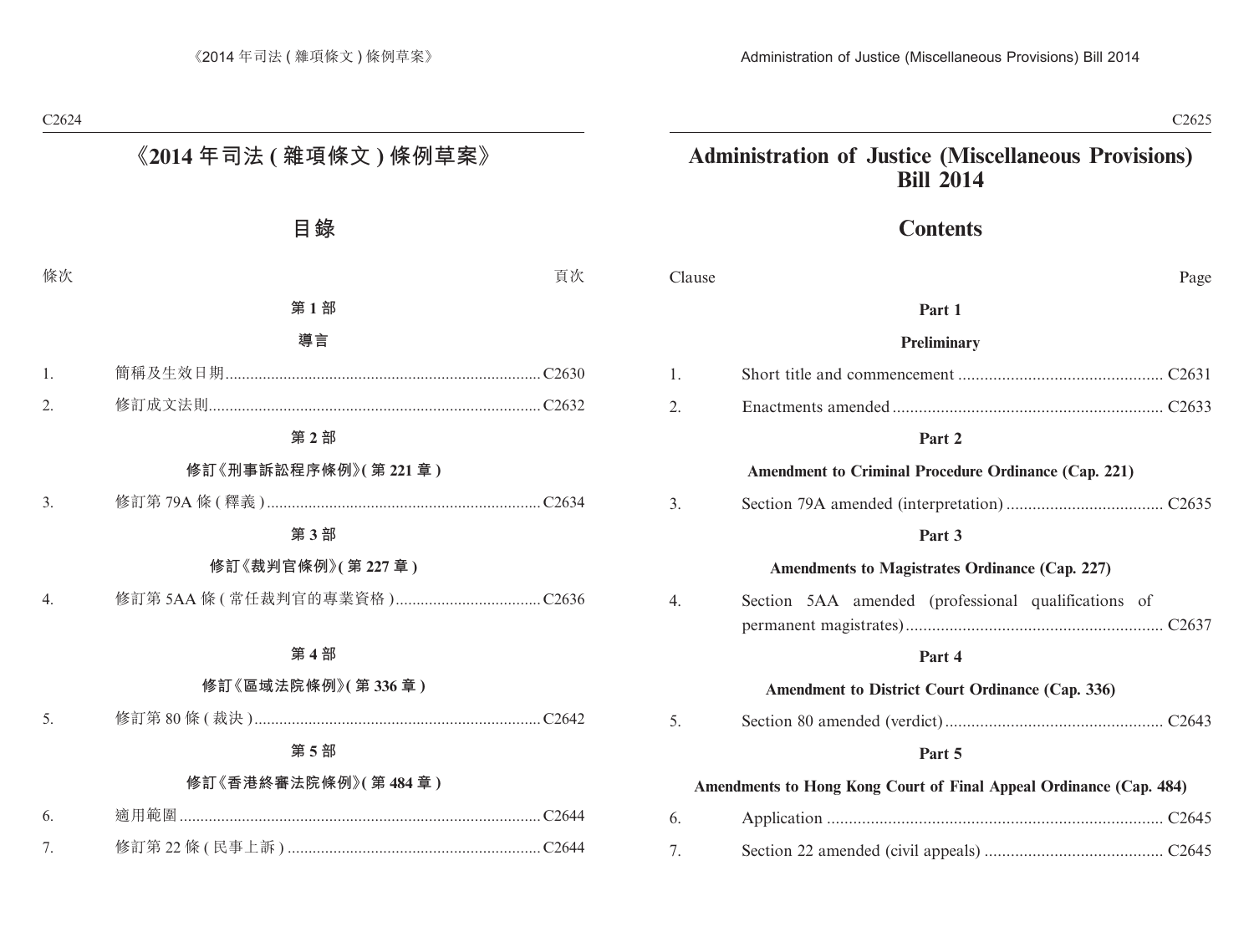|        |                                                                                                  | C <sub>2627</sub> |
|--------|--------------------------------------------------------------------------------------------------|-------------------|
| Clause |                                                                                                  | Page              |
| 8.     |                                                                                                  |                   |
| 9.     |                                                                                                  |                   |
|        | Part 6                                                                                           |                   |
|        | Amendments Relating to Jurisdiction and Powers of Labour Tribunal                                |                   |
|        | Division 1-Labour Tribunal Ordinance (Cap. 25)                                                   |                   |
| 10.    |                                                                                                  |                   |
| 11.    |                                                                                                  |                   |
| 12.    |                                                                                                  |                   |
|        | 30.                                                                                              |                   |
| 13.    |                                                                                                  |                   |
| 14.    |                                                                                                  |                   |
|        | 38.<br>Awards and orders may be registered in District                                           |                   |
| 15.    |                                                                                                  |                   |
|        | 48.<br>Proceedings to which amendments made by<br>Administration<br>of<br>Justice (Miscellaneous |                   |
| 16.    |                                                                                                  |                   |
|        | Division 2—Labour Tribunal (General) Rules (Cap. 25 sub. leg. A)                                 |                   |
| 17.    | Rule 12 amended (registration of award or order in District                                      |                   |
|        | Division 3-Labour Tribunal (Forms) Rules (Cap. 25 sub. leg. C)                                   |                   |
| 18.    |                                                                                                  |                   |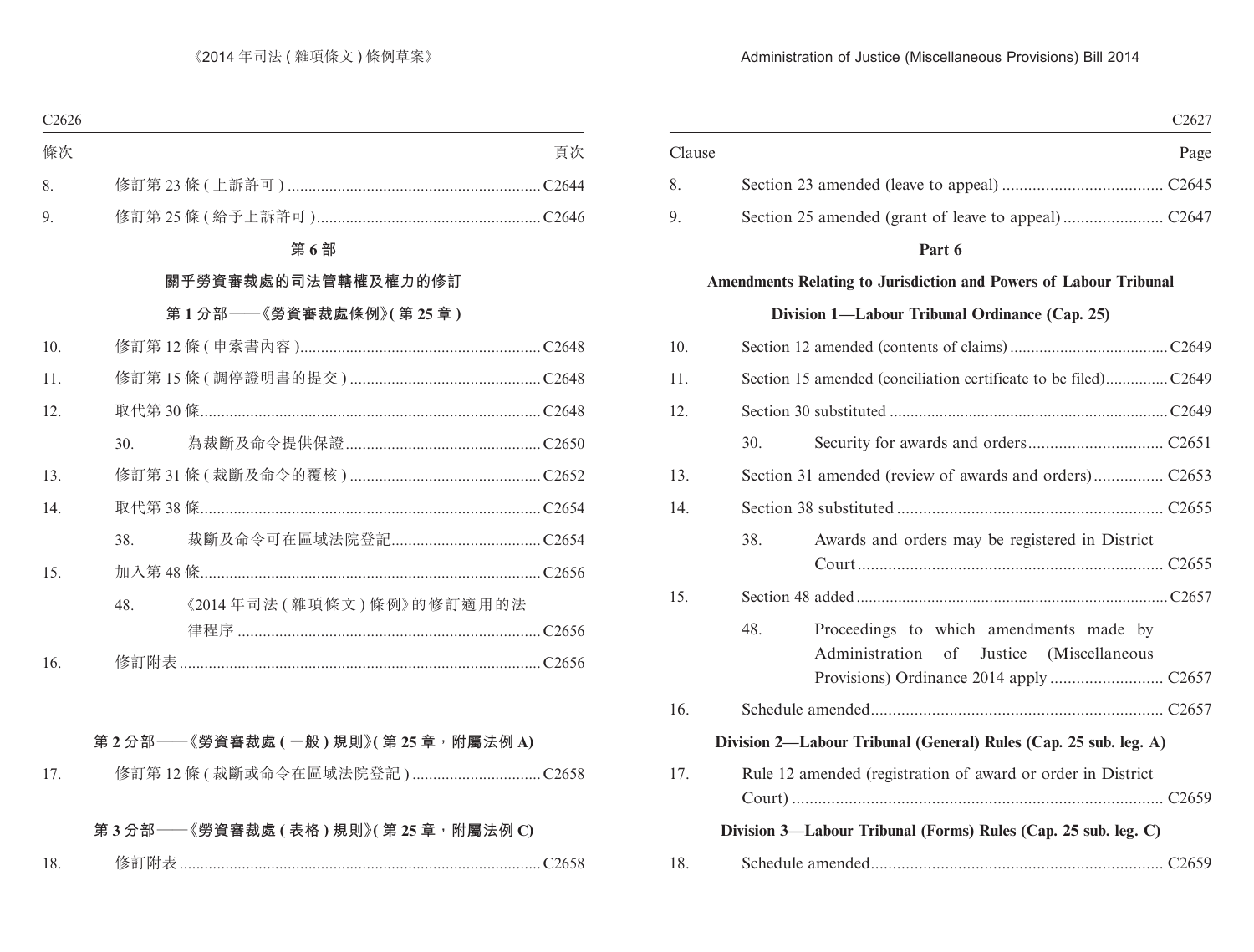|        |                                                                         | C <sub>2629</sub> |
|--------|-------------------------------------------------------------------------|-------------------|
| Clause |                                                                         | Page              |
|        | Division 4-Labour Tribunal (Suitors' Funds) Rules (Cap. 25 sub. leg. D) |                   |
| 19.    |                                                                         |                   |
| 20.    |                                                                         |                   |
|        | Part 7                                                                  |                   |
|        | <b>Amendments Relating to Suitors' Funds</b>                            |                   |
|        | Division 1—High Court Ordinance (Cap. 4)                                |                   |
| 21.    | Section 20A amended (property which may be charged) C2667               |                   |
| 22.    | Section 57 amended (rules concerning deposit, etc. of                   |                   |
|        | Division 2—Lands Tribunal Ordinance (Cap. 17)                           |                   |
| 23.    |                                                                         |                   |
|        | $10AA$ .                                                                |                   |
|        | Division 3—Labour Tribunal Ordinance (Cap. 25)                          |                   |
| 24.    |                                                                         |                   |
|        | Division 4—District Court Ordinance (Cap. 336)                          |                   |
| 25.    | Section 52AA amended (property which may be charged) C2675              |                   |
| 26.    |                                                                         |                   |
|        | Division 5—Small Claims Tribunal Ordinance (Cap. 338)                   |                   |
| 27.    | Section 36 amended (Chief Justice may make rules)  C2677                |                   |
|        | Division 6-Hong Kong Court of Final Appeal Ordinance (Cap. 484)         |                   |
| 28.    |                                                                         |                   |
|        | 40A.                                                                    |                   |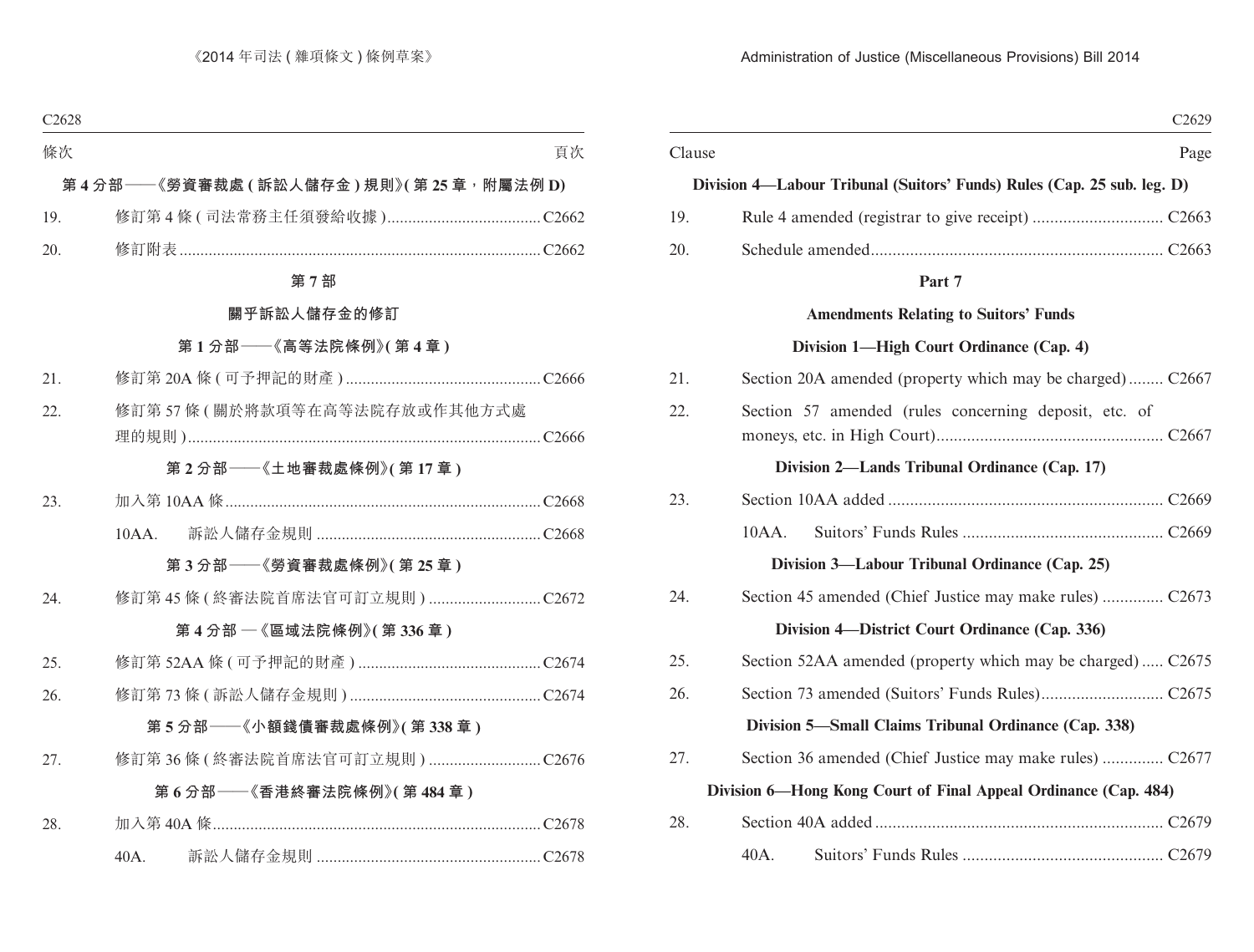| Part 1   |  |
|----------|--|
| Clause 1 |  |

# A BILL

# To

Amend various legislation to make provisions concerning audio-visual facilities in criminal proceedings, permanent magistrates' professional qualifications, the delivery of reasons for verdicts and sentences of criminal cases in the District Court, civil appeals to the Hong Kong Court of Final Appeal as of right, the Labour Tribunal's jurisdiction and powers, and suitors' funds in various courts and tribunals; and to make minor amendments.

Enacted by the Legislative Council.

# **Part 1**

# **Preliminary**

# **1. Short title and commencement**

- (1) This Ordinance may be cited as the Administration of Justice (Miscellaneous Provisions) Ordinance 2014.
- (2) Subject to subsection (3), this Ordinance comes into operation on the day on which it is published in the Gazette.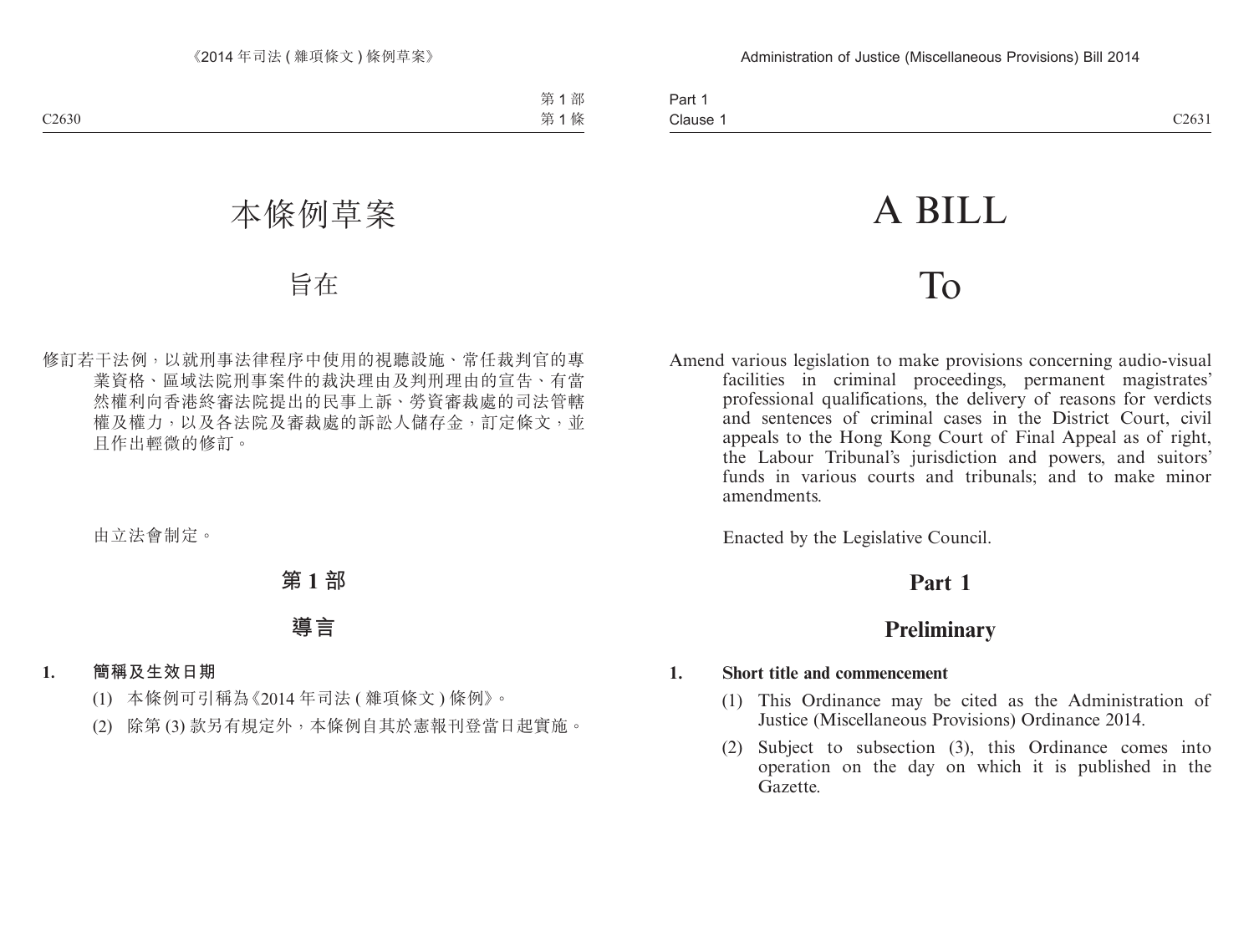| Part 1   |            |
|----------|------------|
| Clause 2 | $\sqrt{2}$ |

(3) Part 7 comes into operation on a day to be appointed by the Chief Justice by notice published in the Gazette.

# **2. Enactments amended**

The enactments specified in Parts 2 to 7 are amended as set out in those Parts.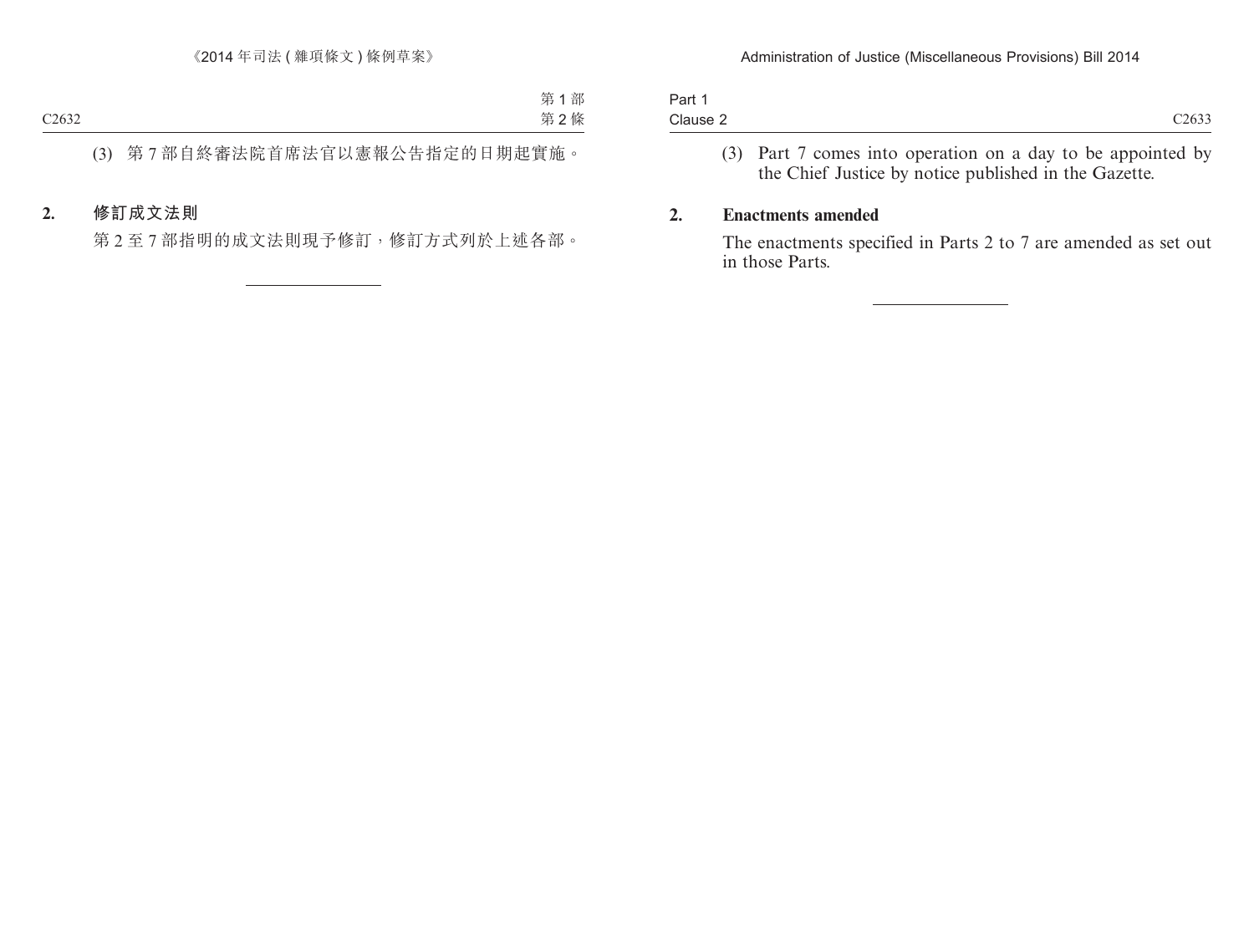# **Part 2**

# **Amendment to Criminal Procedure Ordinance (Cap. 221)**

# **3. Section 79A amended (interpretation)**

Section 79A, definition of *live television link*—

**Repeal**

"a closed circuit television system"

# **Substitute**

"audio-visual facilities".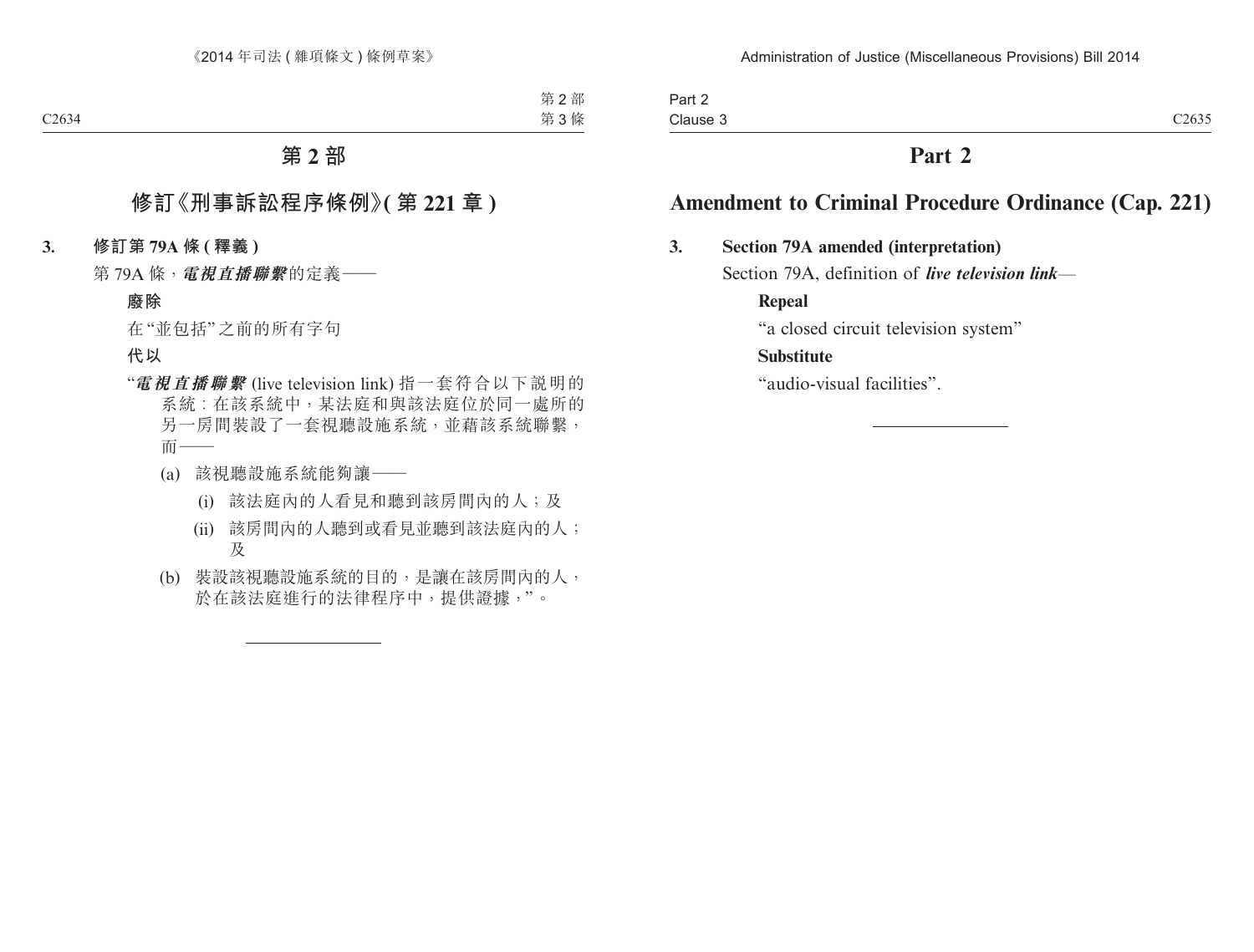# **Part 3**

# **Amendments to Magistrates Ordinance (Cap. 227)**

### **4. Section 5AA amended (professional qualifications of permanent magistrates)**

(1) Section 5AA—

# **Repeal subsections (1) and (2)**

#### **Substitute**

- "(1) A person is eligible to be appointed as a permanent magistrate if the person—
	- (a) is qualified to practise as a barrister, solicitor or advocate in a court in Hong Kong or any other common law jurisdiction having unlimited jurisdiction either in civil or criminal matters; and
	- (b) has the required experience as specified in subsection (2).
	- (2) For subsection (1)(b), a person has the required experience if, for a period of or periods totalling not less than 5 years—
		- (a) since becoming qualified as described in subsection  $(1)(a)$ , the person—
			- (i) has practised as a barrister, solicitor or advocate in such a court;
			- (ii) has been a legal officer;
			- (iii) has been the Director of Legal Aid or a Deputy Director of Legal Aid, Assistant Director of Legal Aid or Legal Aid Officer, appointed in accordance with section 3 of the Legal Aid Ordinance (Cap. 91);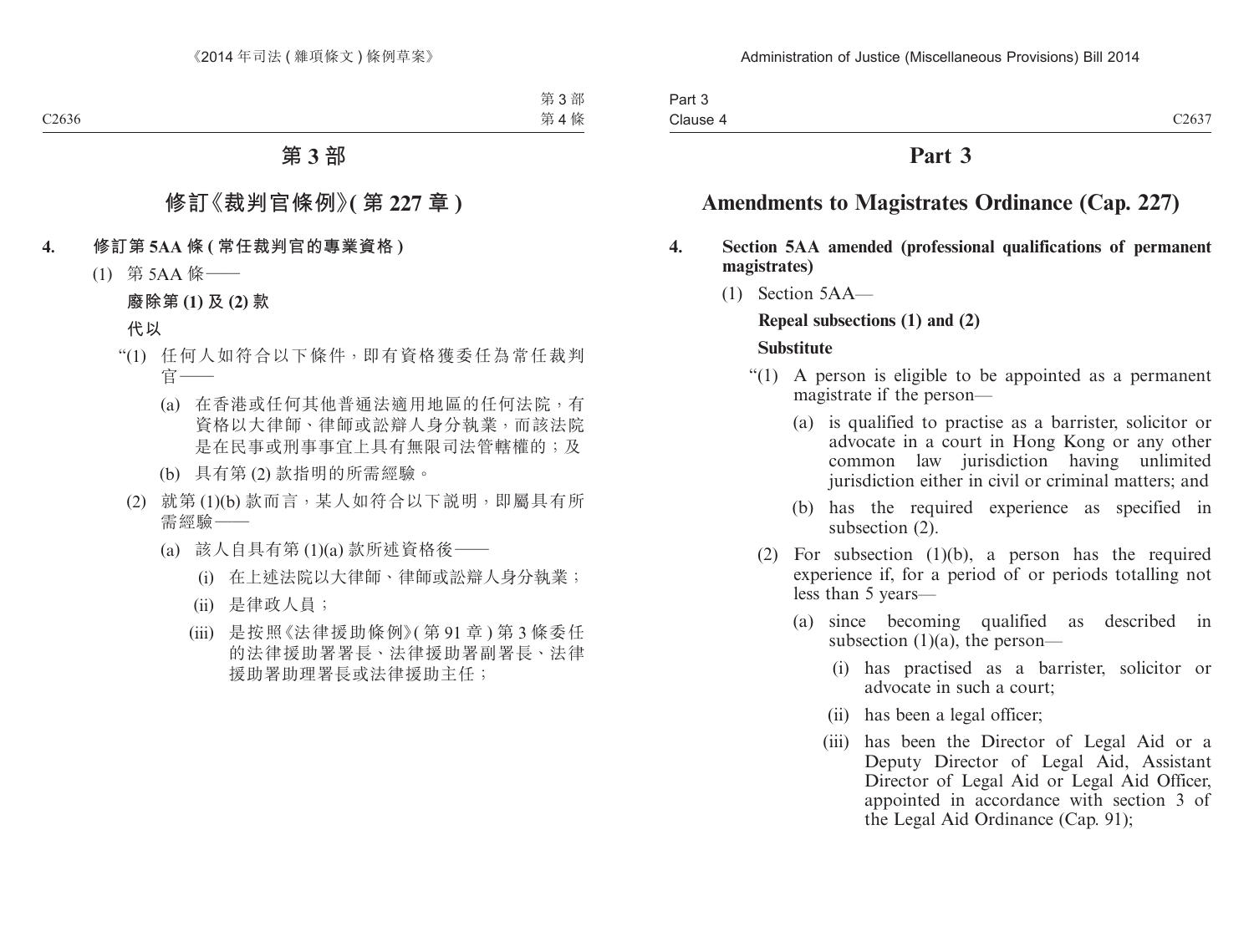| Part 3   |                    |
|----------|--------------------|
| Clause 4 | C <sub>26</sub> 39 |

- (iv) has been the Official Receiver or an Assistant Official Receiver (Legal), Assistant Principal Solicitor, Senior Solicitor or Solicitor, appointed in accordance with section 75 of the Bankruptcy Ordinance (Cap. 6); or
- (v) has been the Director of Intellectual Property or a Deputy Director of Intellectual Property, Assistant Director of Intellectual Property, Assistant Principal Solicitor, Senior Solicitor or Solicitor, appointed in accordance with section 3 of the Director of Intellectual Property (Establishment) Ordinance (Cap. 412); or
- (b) whether before or since becoming qualified as described in subsection  $(1)(a)$ , the person has been a special magistrate appointed in accordance with section 5.".
- $(2)$  Section 5AA $(3)$ —

# **Repeal**

"For the purposes of calculating the period of 5 years referred to in subsection  $(1)(b)$ "

# **Substitute**

"In calculating the period of 5 years referred to in subsection  $(2)$ ".

(3) Section  $5AA(3)(a)$ —

# **Repeal**

"subparagraphs"

# **Substitute**

"paragraphs or subparagraphs".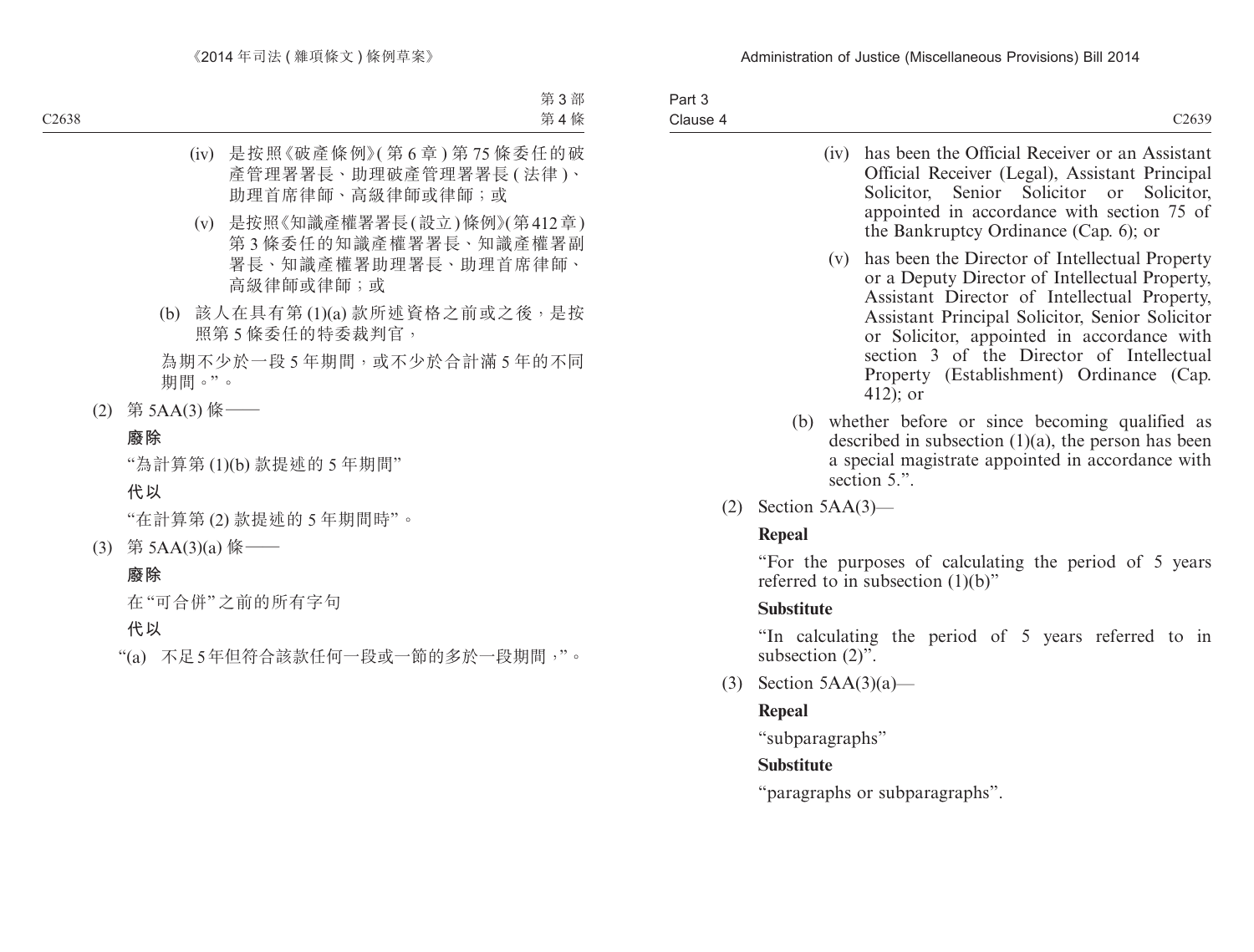| Part 3   |                                             |                   |
|----------|---------------------------------------------|-------------------|
| Clause 4 |                                             | C <sub>2641</sub> |
|          | (4) Section $5AA(3)(b)$ , before "periods"— |                   |

# **Add**

"for the purposes of paragraph (a) of that subsection,".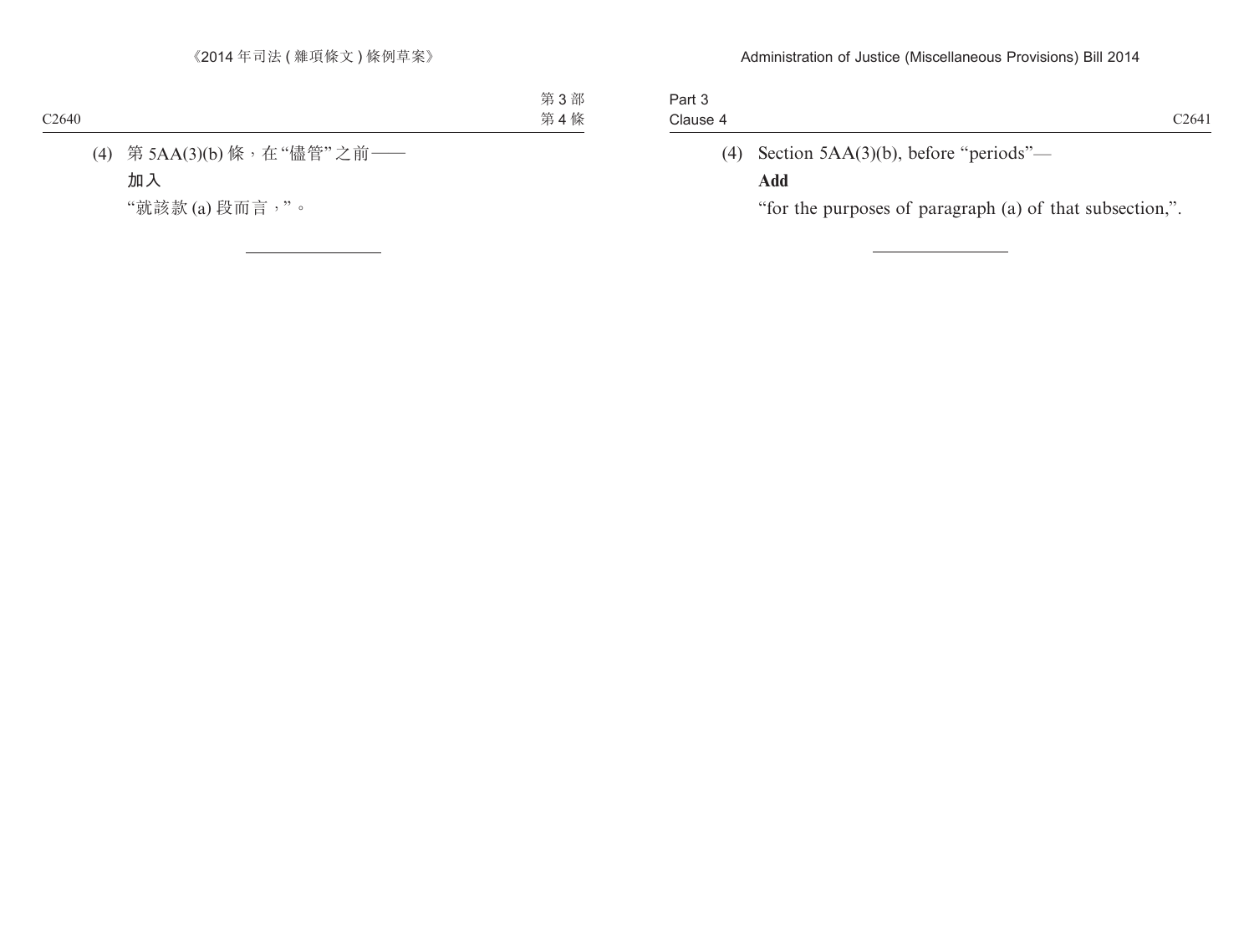# **Part 4**

# **Amendment to District Court Ordinance (Cap. 336)**

# **5. Section 80 amended (verdict)**

Section 80—

# **Repeal subsection (2)**

# **Substitute**

- "(2) The reasons for the verdict must be delivered—
	- (a) together with the verdict; and
	- (b) either orally or in writing.
	- (3) The reasons for any sentence must be delivered—
		- (a) together with the sentence; and
		- (b) orally.
	- (4) Reasons delivered orally under subsection (2) or (3) must be reduced to writing within 21 days after the hearing or the trial.
	- (5) The reasons reduced to writing must be signed by the judge.
	- (6) For reasons delivered in writing under subsection (2), the Court must—
		- (a) deliver a copy of the reasons to each of the parties;
		- (b) lodge a copy of the reasons in the High Court Library; and
		- (c) make a copy of the reasons available for public inspection in the Registry of the Court.".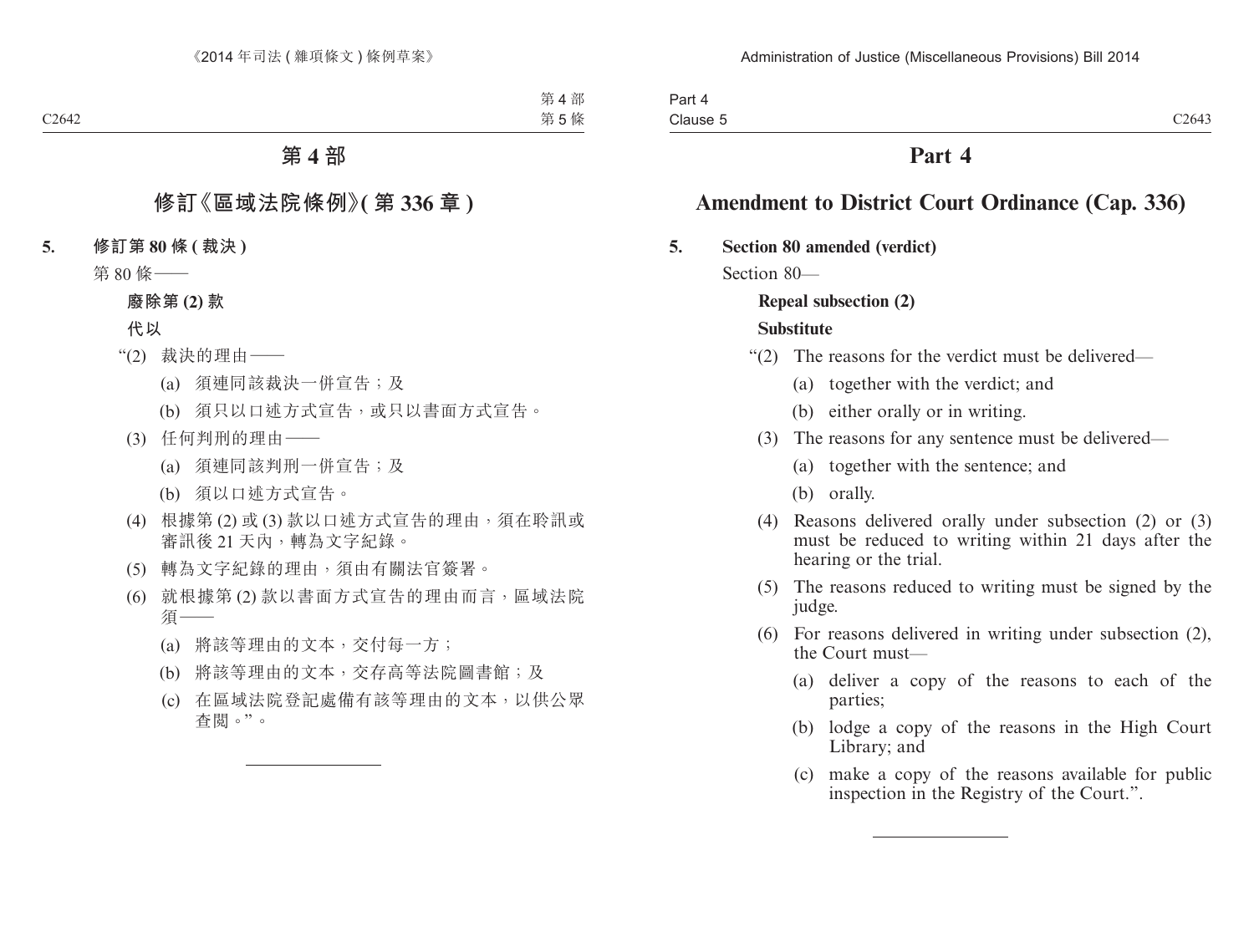Part 5 Clause 6

# **Part 5**

# **Amendments to Hong Kong Court of Final Appeal Ordinance (Cap. 484)**

# **6. Application**

This Part applies in relation to a final judgment of the Court of Appeal if the date of the final judgment (whether pronounced orally or delivered in writing) falls on or after the commencement date of this Part.

# **7. Section 22 amended (civil appeals)**

(1) Section 22(1)—

**Repeal paragraph (a).**

(2) Section 22(1)(b)—

# **Repeal**

"any other judgment"

# **Substitute**

"any judgment".

(3) Section 22—

**Repeal subsection (2).**

**8. Section 23 amended (leave to appeal)**

Section 23—

**Repeal subsection (2).**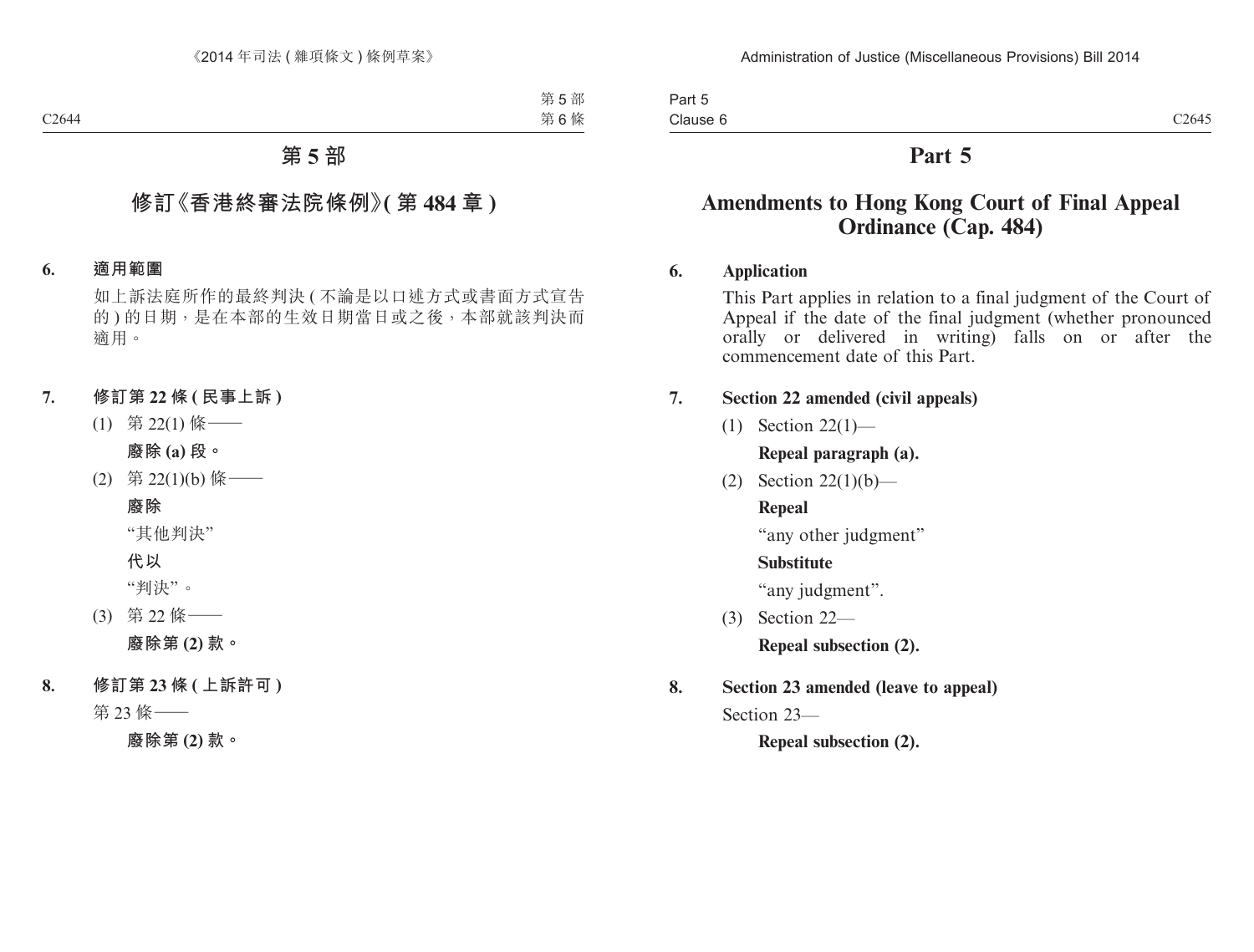| Clause 9 | C <sub>2647</sub> |
|----------|-------------------|
| Part 5   |                   |

| 9. | Section 25 amended (grant of leave to appeal) |
|----|-----------------------------------------------|
|    | Section $25(1)$ —                             |
|    | Repeal                                        |

"or is required".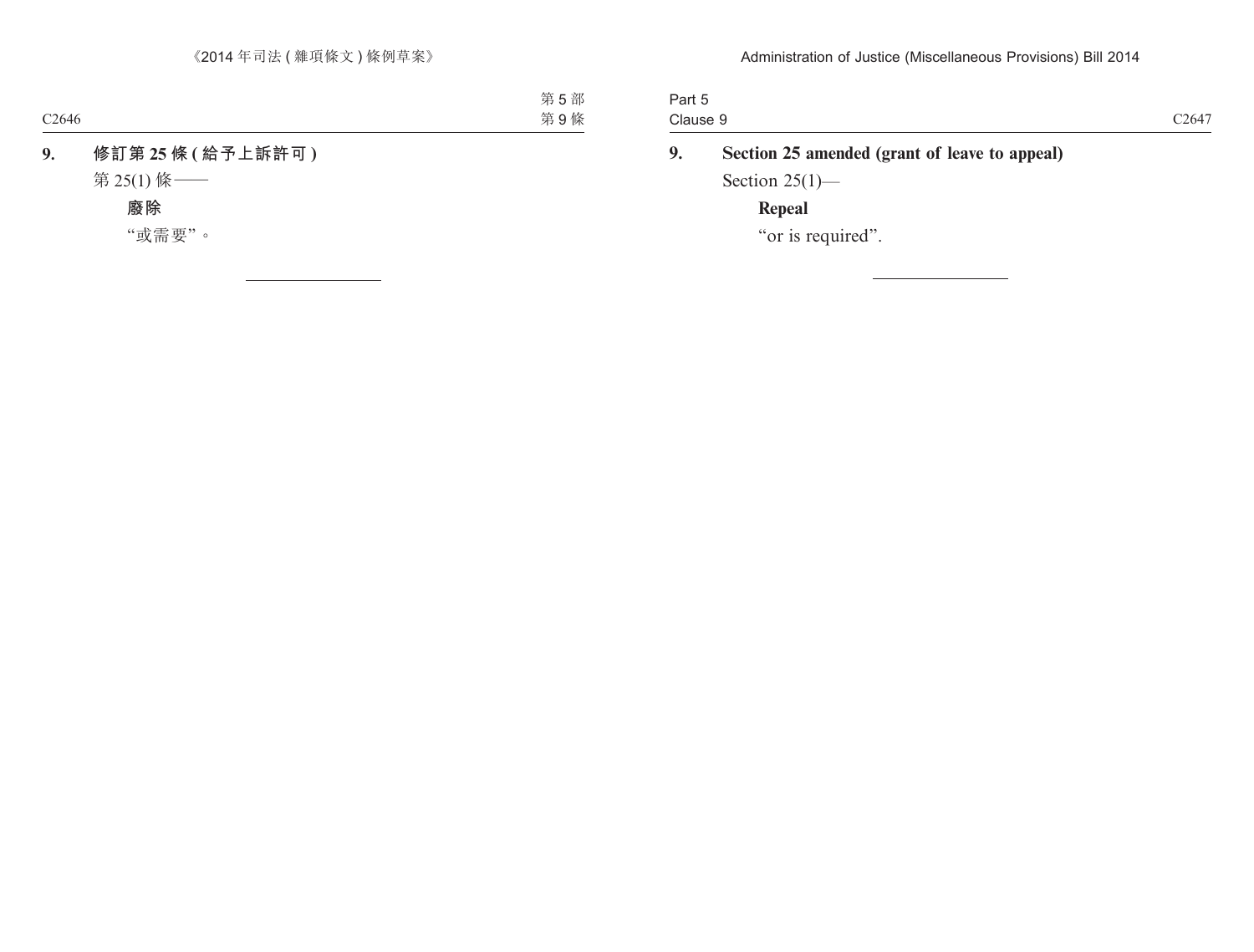# **Part 6**

# **Amendments Relating to Jurisdiction and Powers of Labour Tribunal**

# **Division 1—Labour Tribunal Ordinance (Cap. 25)**

**10. Section 12 amended (contents of claims)**

Section 12(c)—

**Repeal**

"money"

# **Substitute**

"money (whether liquidated or unliquidated)".

# **11. Section 15 amended (conciliation certificate to be filed)**

Section 15(3)—

**Repeal** "sections 16 and 30"

# **Substitute**

"section 16".

# **12. Section 30 substituted**

Section 30—

**Repeal the section Substitute**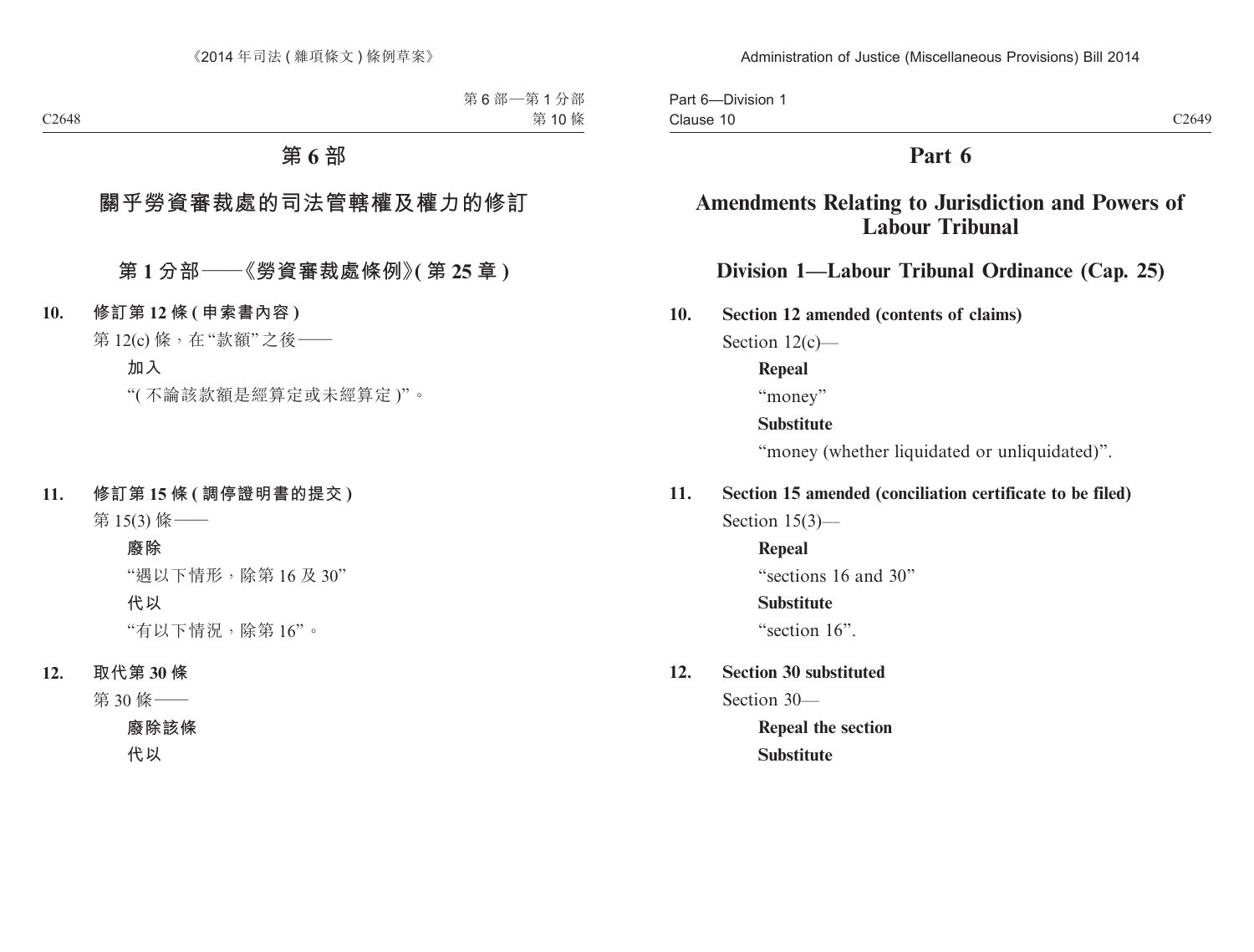| Part 6-Division 1 |                   |
|-------------------|-------------------|
| Clause 12         | C <sub>2651</sub> |

### "**30. Security for awards and orders**

- (1) The tribunal may order a party to give security for the payment of an award or order that has been or may be made if the tribunal considers it just and expedient to do so.
- (2) The tribunal may make the order either of its own motion or on the application of a party.
- (3) The order may require security to be given—
	- (a) by payment into the tribunal a sum of money that the tribunal considers sufficient; or
	- (b) in any other form and manner that the tribunal considers appropriate.
- (4) Without limiting subsection (1), the tribunal may make an order under that subsection against a party if—
	- (a) the tribunal is satisfied that there is a real risk that the payment of an award or order that has been or may be made will be obstructed or delayed because—
		- (i) the party has disposed of, removed from Hong Kong or lost control of assets belonging to the party;
		- (ii) the party is about to dispose of, remove from Hong Kong or lose control of assets belonging to the party; or
		- (iii) there is a real risk of the party disposing of, removing from Hong Kong or losing control of assets belonging to the party;
	- (b) the tribunal is satisfied that—
		- (i) the party has conducted the proceedings in a manner that delays the determination of the case; or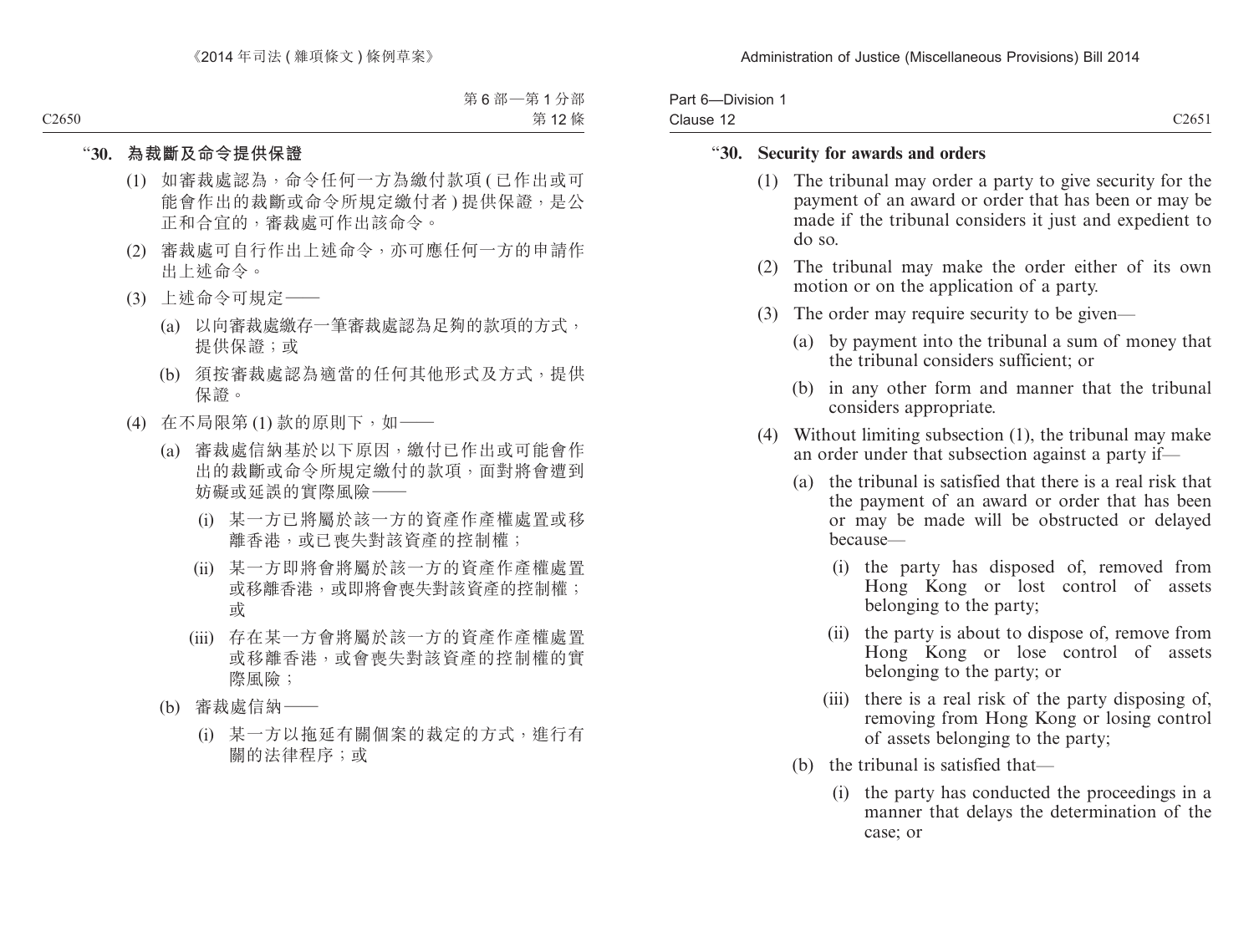|           | Part 6-Division 1 |                                                                                                                                                                                                                                                                                                                                                     |
|-----------|-------------------|-----------------------------------------------------------------------------------------------------------------------------------------------------------------------------------------------------------------------------------------------------------------------------------------------------------------------------------------------------|
| Clause 13 |                   | C <sub>2653</sub>                                                                                                                                                                                                                                                                                                                                   |
|           |                   | the party's conduct otherwise constitutes an<br>(ii)<br>abuse of the process; or                                                                                                                                                                                                                                                                    |
|           |                   | (c) the tribunal is satisfied that the party has, without<br>reasonable excuse, failed to comply with any<br>award, order or direction.                                                                                                                                                                                                             |
|           |                   | (5) If a party fails to comply with an order under<br>subsection $(1)$ , the tribunal may—                                                                                                                                                                                                                                                          |
|           |                   | (a) dismiss the party's claim;                                                                                                                                                                                                                                                                                                                      |
|           |                   | stay the proceedings; or<br>(b)                                                                                                                                                                                                                                                                                                                     |
|           |                   | (c) enter judgment on the claim against the party.                                                                                                                                                                                                                                                                                                  |
|           | (6)               | On a party's failure to comply with an order under<br>subsection (1), the tribunal may exercise the powers<br>referred to in subsection (5) without further hearing or<br>considering the party's case if the order expressly<br>indicates the tribunal's intention to do so on such non-<br>compliance without further hearing or consideration.". |
| 13.       |                   | Section 31 amended (review of awards and orders)                                                                                                                                                                                                                                                                                                    |
|           | Section 31-       |                                                                                                                                                                                                                                                                                                                                                     |
|           |                   | <b>Repeal subsection (4)</b>                                                                                                                                                                                                                                                                                                                        |
|           |                   | Substitute                                                                                                                                                                                                                                                                                                                                          |

- "(4) After a party has applied for a review of an award or order, the presiding officer may order the applicant to give security for the payment of any award or order that has been or may be made if the presiding officer considers it just and expedient to do so.
- (4A) The presiding officer may make the order either of the presiding officer's own motion or on the application of a party.
- (4B) The order may require security to be given—
	- (a) by payment into the tribunal a sum of money that the presiding officer considers sufficient; or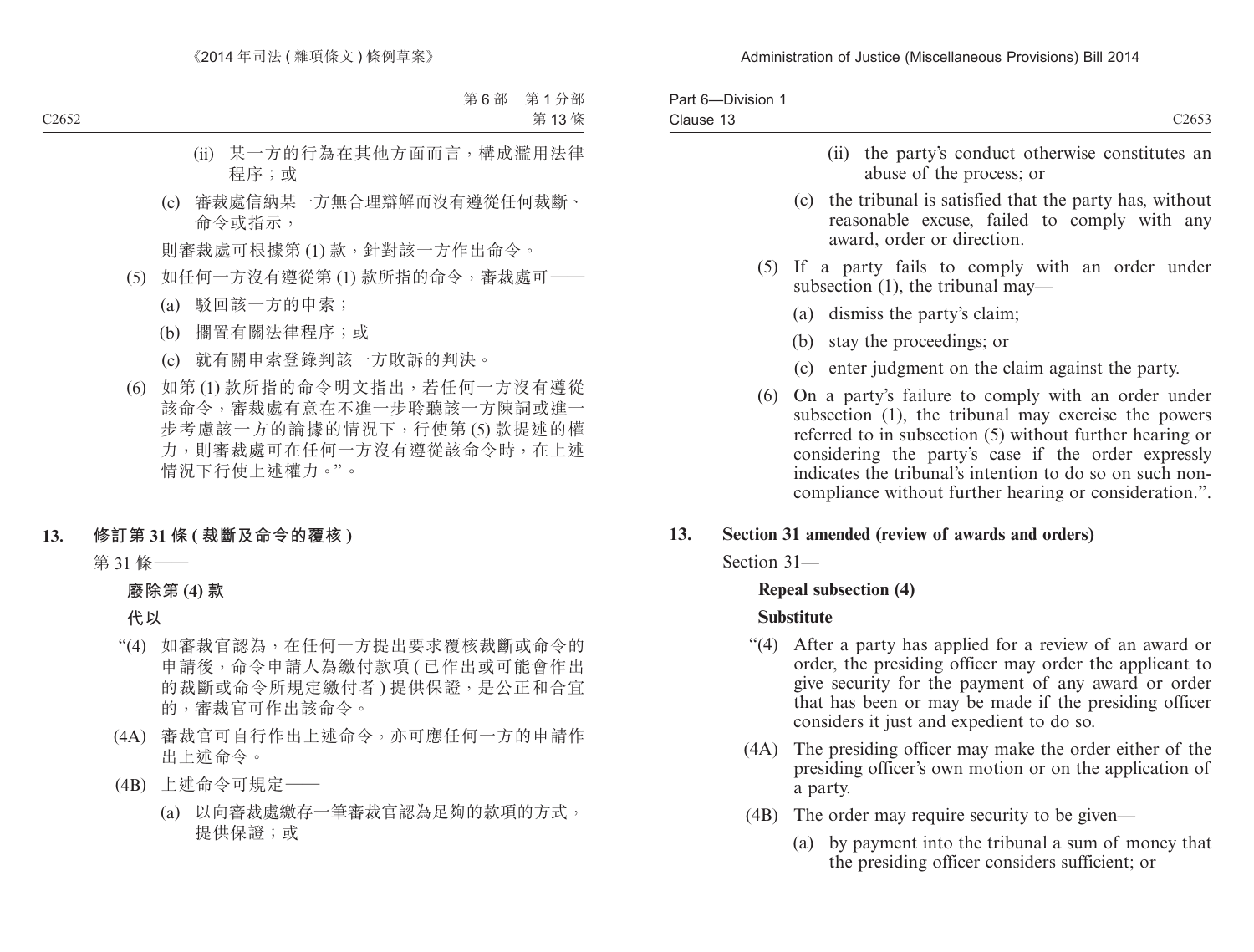| Part 6-Division 1<br>Clause 14 | C <sub>2655</sub>                                                                                                                                                                                                                                                                                                                                                              |
|--------------------------------|--------------------------------------------------------------------------------------------------------------------------------------------------------------------------------------------------------------------------------------------------------------------------------------------------------------------------------------------------------------------------------|
|                                | (b) in any other form and manner that the presiding<br>officer considers appropriate.                                                                                                                                                                                                                                                                                          |
|                                | (4C) Without limiting subsection (4), the presiding officer<br>may exercise the power under that subsection if the<br>presiding officer is satisfied that—                                                                                                                                                                                                                     |
|                                | (a) the application for a review of an award or<br>$order-$                                                                                                                                                                                                                                                                                                                    |
|                                | (i) is devoid of merit; or                                                                                                                                                                                                                                                                                                                                                     |
|                                | (ii) is made to delay the process; or                                                                                                                                                                                                                                                                                                                                          |
|                                | (b)<br>assets that may be available to satisfy an award or<br>order may be disposed of to the prejudice of any<br>party.                                                                                                                                                                                                                                                       |
| (4D)                           | If a party fails to comply with an order under<br>subsection (4), the presiding officer may dismiss the<br>application for review.                                                                                                                                                                                                                                             |
| (4E)                           | On a party's failure to comply with an order under<br>subsection (4), the presiding officer may dismiss the<br>application for review under subsection (4D) without<br>further hearing or considering the party's case if the<br>order expressly indicates the presiding officer's<br>intention to do so on such non-compliance without<br>further hearing or consideration.". |
| 14.                            | <b>Section 38 substituted</b>                                                                                                                                                                                                                                                                                                                                                  |
| Section 38-                    |                                                                                                                                                                                                                                                                                                                                                                                |
|                                | Repeal the section                                                                                                                                                                                                                                                                                                                                                             |
|                                | <b>Substitute</b>                                                                                                                                                                                                                                                                                                                                                              |

### "**38. Awards and orders may be registered in District Court**

(1) A final award or order of the tribunal may be registered in the District Court in the prescribed manner.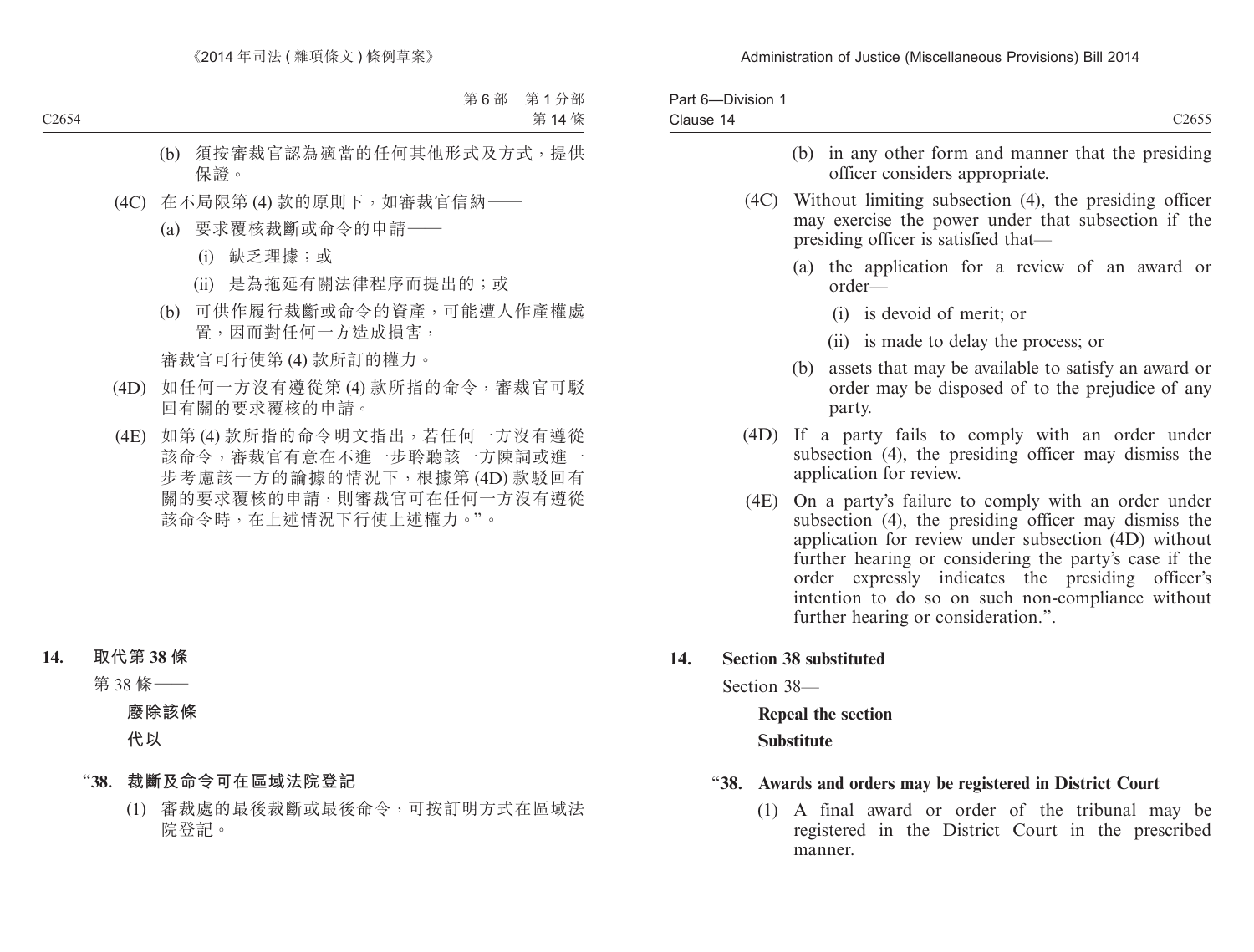| Part 6-Division 1 |                   |
|-------------------|-------------------|
| Clause 15         | C <sub>2657</sub> |

- (2) On registration, the final award or order—
	- (a) becomes for all purposes a judgment of the District Court made on the date on which the final award or order was made by the tribunal; and
	- (b) subject to section 40, may be enforced accordingly.
- (3) The final award or order may be enforced under subsection (2)(b) even though the award or order has been given for an amount that is beyond the jurisdiction of the District Court.".

# **15. Section 48 added**

After section 47—

**Add**

### "**48. Proceedings to which amendments made by Administration of Justice (Miscellaneous Provisions) Ordinance 2014 apply**

The amendments made to this Ordinance by the Administration of Justice (Miscellaneous Provisions)<br>Ordinance 2014 ( of 2014) apply in relation to all of  $2014$  apply in relation to all proceedings to which this Ordinance relates irrespective of when those proceedings were commenced.".

# **16. Schedule amended**

(1) The Schedule, paragraph 1—

# **Repeal**

"money"

# **Substitute**

"money, whether liquidated or unliquidated,".

(2) The Schedule, paragraph 3—

# **Repeal**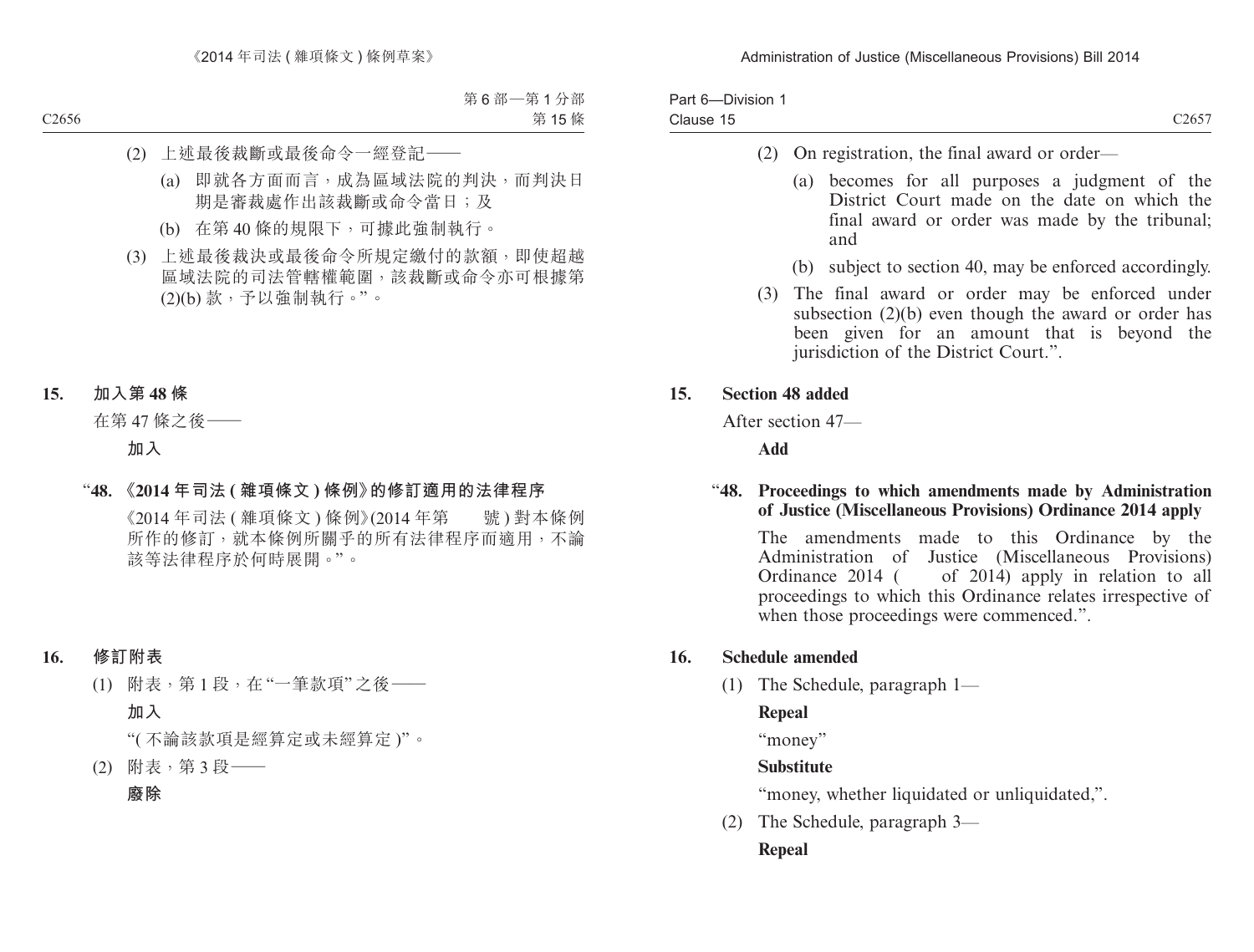Part 6—Division 2 Clause 17

#### "money,"

#### **Substitute**

"money (whether liquidated or unliquidated),".

# **Division 2—Labour Tribunal (General) Rules (Cap. 25 sub. leg. A)**

**17. Rule 12 amended (registration of award or order in District Court)**

Rule 12(2)—

#### **Repeal**

"shall, on the production of a certificate of award or order, and a copy thereof to him within 12 months after the date of the award or order,"

#### **Substitute**

"must, on the production of a certificate of award or order and a copy of it to the registrar,".

# **Division 3—Labour Tribunal (Forms) Rules (Cap. 25 sub. leg. C)**

### **18. Schedule amended**

(1) The Schedule, Form 1—

#### **Repeal**

"Claim No. of 19" **Substitute** "Claim No. of ".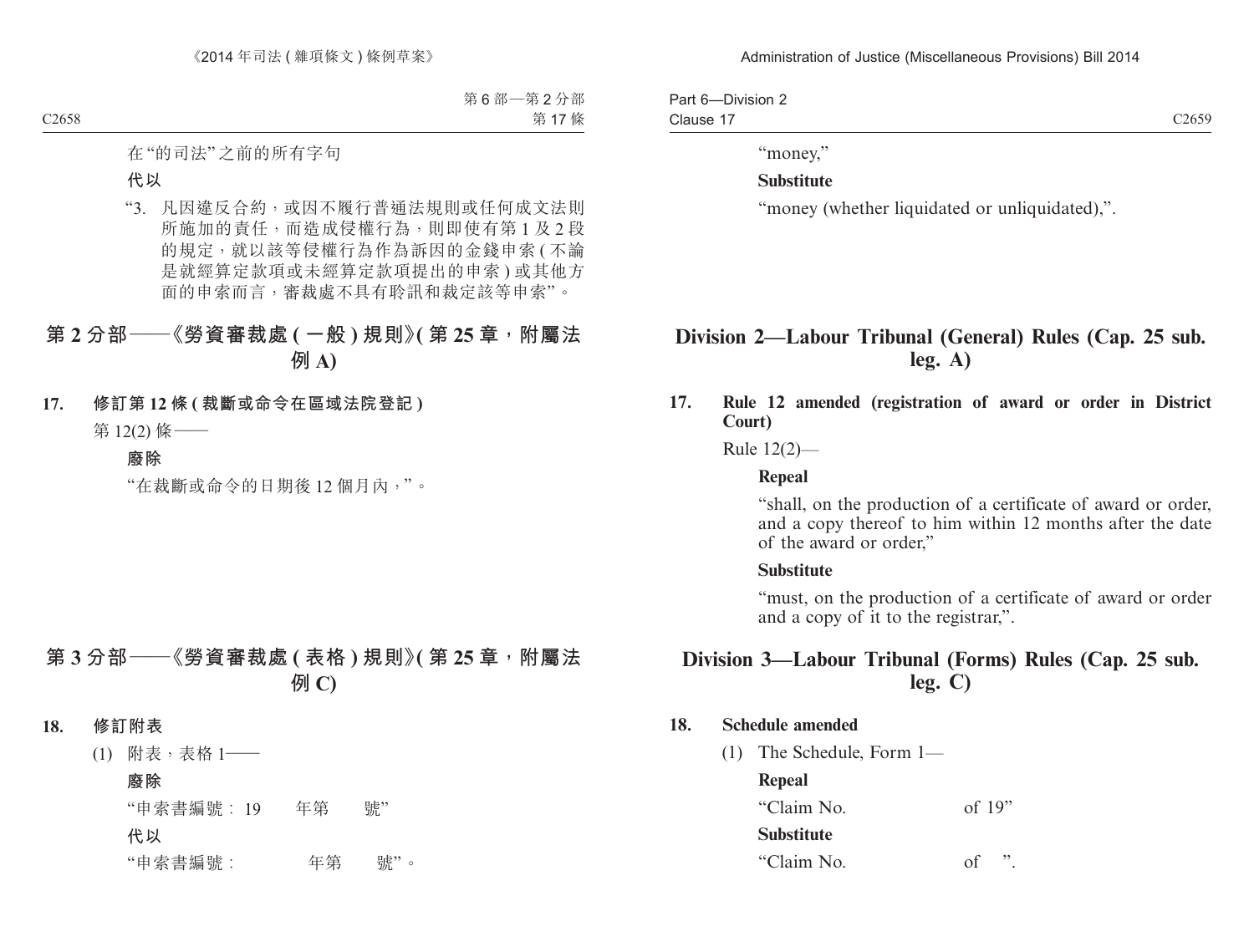| Part 6-Division 3<br>Clause 18 |     | C <sub>2661</sub>                                                       |
|--------------------------------|-----|-------------------------------------------------------------------------|
|                                | (2) | The Schedule, Forms 2, 3, 4, 5, 6, 7, 8, 9, 10, 11, 12, 13 and<br>$14-$ |
|                                |     | <b>Repeal</b>                                                           |
|                                |     | "day of  19" (wherever appearing)                                       |
|                                |     | <b>Substitute</b>                                                       |
|                                |     |                                                                         |
|                                | (3) | The Schedule, Form 15A-                                                 |
|                                |     | Repeal                                                                  |
|                                |     |                                                                         |
|                                |     | <b>Substitute</b>                                                       |
|                                |     |                                                                         |
|                                | (4) | The Schedule, Form 15A-                                                 |
|                                |     | Repeal                                                                  |
|                                |     |                                                                         |
|                                |     | <b>Substitute</b>                                                       |
|                                |     |                                                                         |
|                                | (5) | The Schedule, Form 16-                                                  |
|                                |     | Repeal                                                                  |
|                                |     | "day of " (wherever appearing)                                          |
|                                |     | <b>Substitute</b>                                                       |
|                                |     |                                                                         |
|                                | (6) | The Schedule, Form 17-                                                  |
|                                |     | <b>Repeal</b>                                                           |
|                                |     | "day of " (wherever appearing)                                          |
|                                |     | <b>Substitute</b>                                                       |
|                                |     |                                                                         |
|                                | (7) | The Schedule, Form 17-                                                  |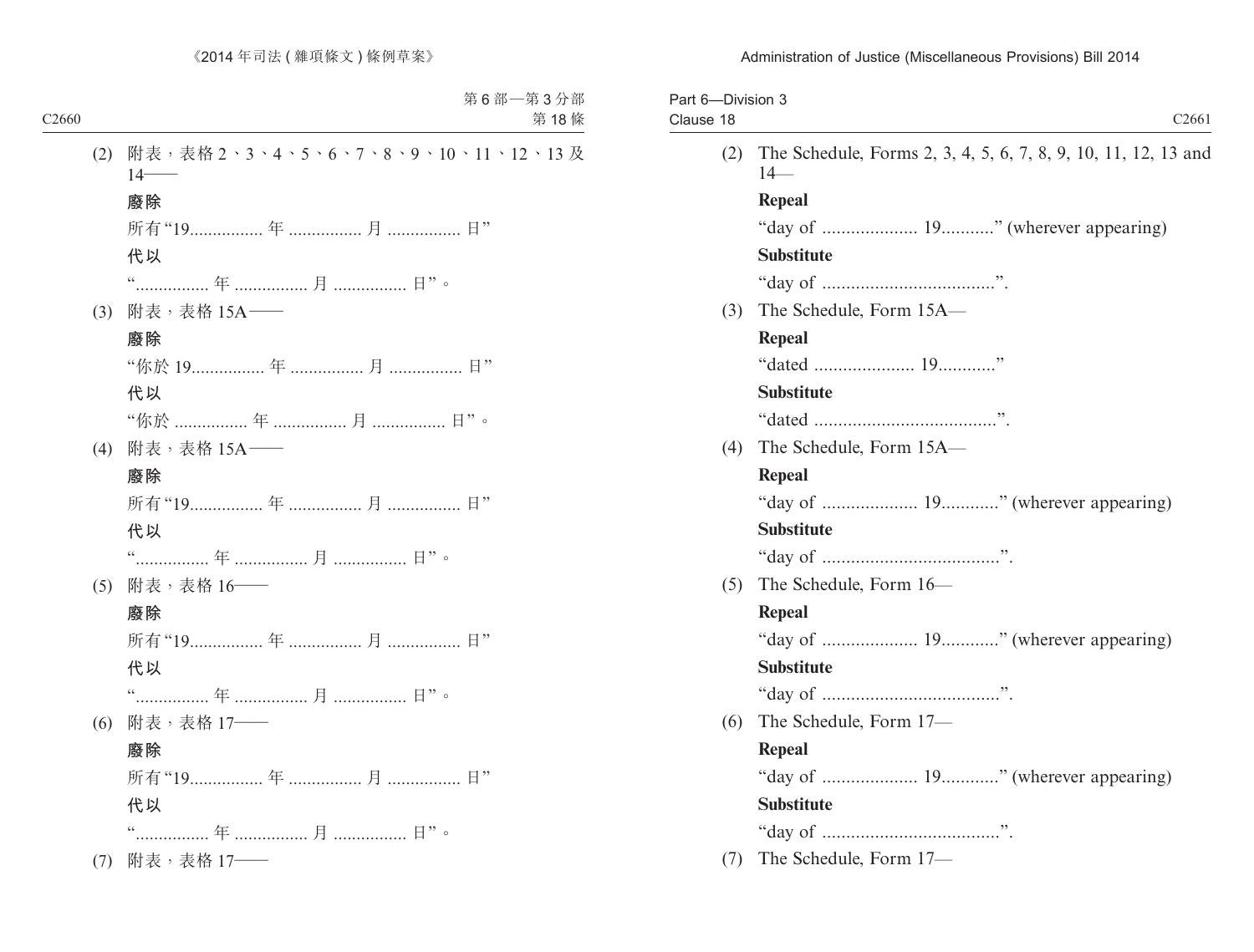| Part 6-Division 4<br>Clause 19 | C <sub>2663</sub>                  |
|--------------------------------|------------------------------------|
|                                | <b>Repeal</b>                      |
|                                | " $(c)$ Dated"                     |
|                                | <b>Substitute</b>                  |
|                                | "Dated".                           |
| (8)                            | The Schedule, Form 17—             |
|                                | Repeal Note (c).                   |
| (9)                            | The Schedule, Forms 18, 19 and 20— |
|                                | <b>Repeal</b>                      |
|                                | "day of " (wherever appearing)     |
|                                | <b>Substitute</b>                  |
|                                |                                    |

# **Division 4—Labour Tribunal (Suitors' Funds) Rules (Cap. 25 sub. leg. D)**

**19. Rule 4 amended (registrar to give receipt)**

Rule  $4(2)(b)$ — **Repeal** "day of 19" **Substitute** "day of ".

#### **20. Schedule amended**

(1) The Schedule, Form 1—

**Repeal**

"No. of 19"

**Substitute**

"No. of ".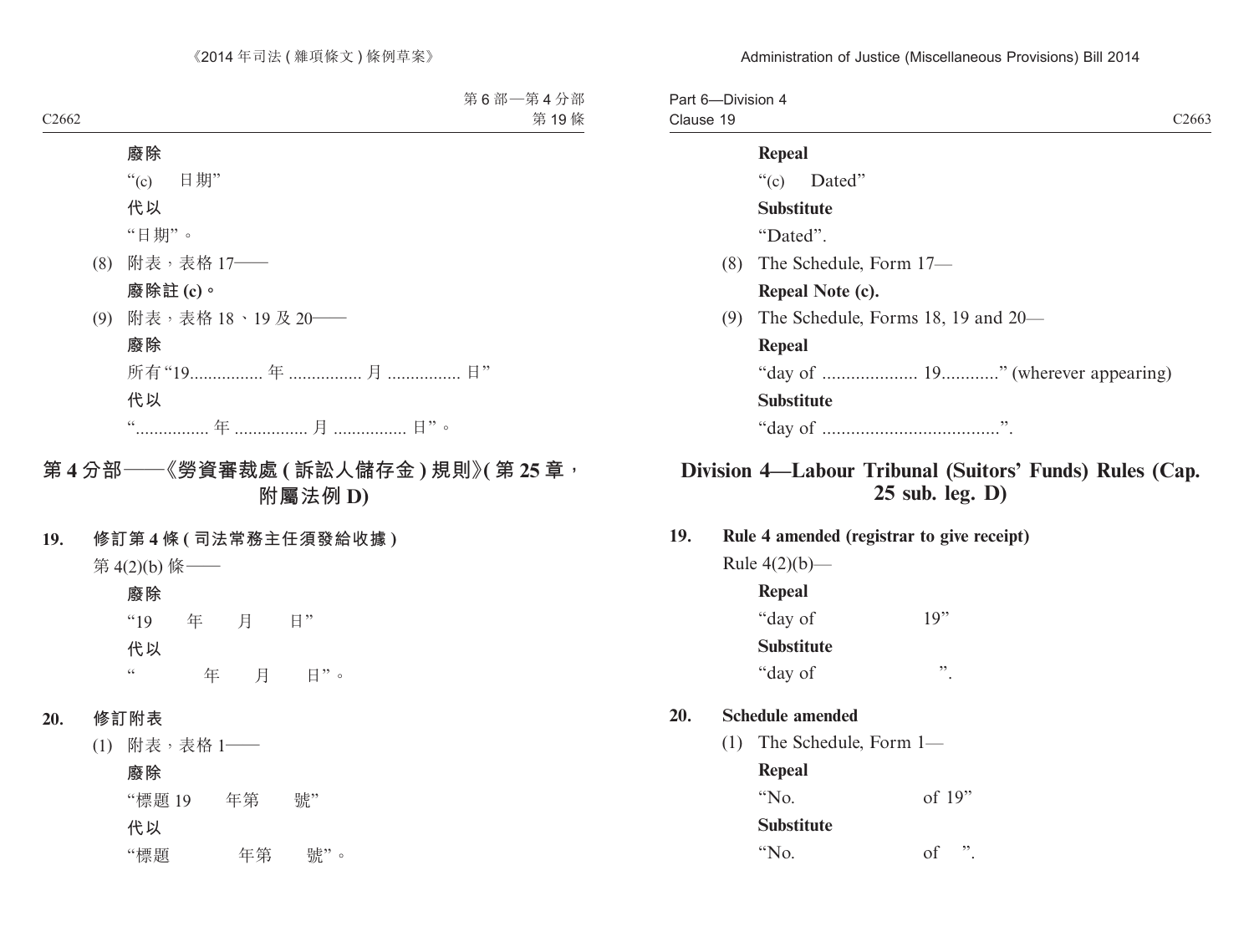| Clause 20 |                       |                        | C <sub>2665</sub> |
|-----------|-----------------------|------------------------|-------------------|
| (2)       | The Schedule, Form 1- |                        |                   |
|           | <b>Repeal</b>         |                        |                   |
|           | "day of               | 19"                    |                   |
|           | <b>Substitute</b>     |                        |                   |
|           | "day of               | "                      |                   |
| (3)       | The Schedule, Form 2- |                        |                   |
|           | <b>Repeal</b>         |                        |                   |
|           | "No.                  | of 19"                 |                   |
|           | <b>Substitute</b>     |                        |                   |
|           | "No.                  | $\ddot{\cdot}$ .<br>of |                   |
| (4)       | The Schedule, Form 2- |                        |                   |
|           | <b>Repeal</b>         |                        |                   |
|           | "dated the            | 19"                    |                   |
|           | <b>Substitute</b>     |                        |                   |
|           | "dated the            | ,,                     |                   |
| (5)       | The Schedule, Form 2- |                        |                   |
|           | <b>Repeal</b>         |                        |                   |
|           | "day of               | 19"                    |                   |
|           | <b>Substitute</b>     |                        |                   |
|           | "day of               | ,,                     |                   |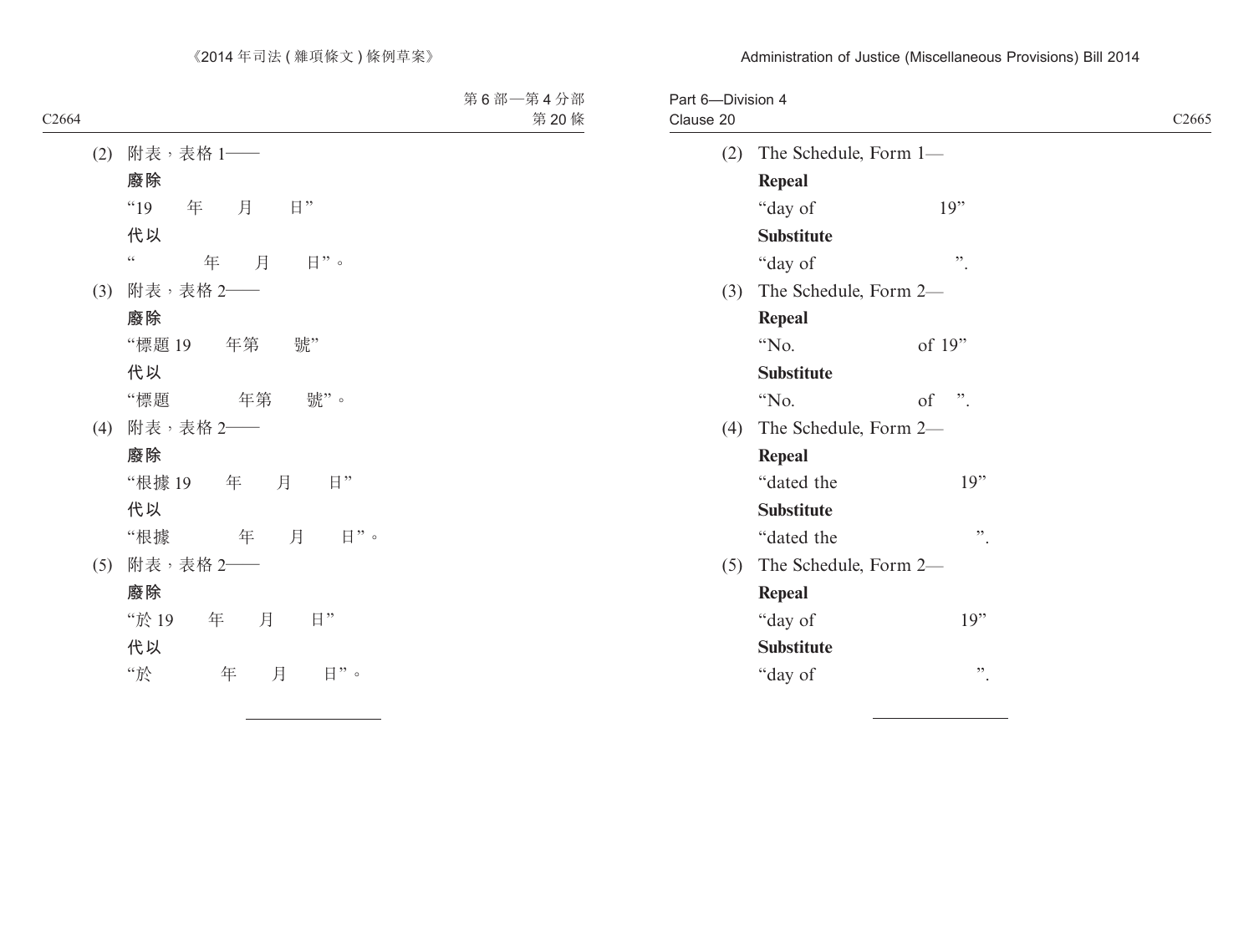Part 7—Division 1 Clause 21

# **Part 7**

# **Amendments Relating to Suitors' Funds**

# **Division 1—High Court Ordinance (Cap. 4)**

**21. Section 20A amended (property which may be charged)**

Section 20A(4), Chinese text, definition of **證券**—

**Repeal** "保證物" **Substitute**

"證券".

### **22. Section 57 amended (rules concerning deposit, etc. of moneys, etc. in High Court)**

(1) Section 57, heading—

**Repeal**

"**Rules concerning deposit, etc. of moneys, etc. in High Court**"

**Substitute**

"**Suitors' Funds Rules**".

(2) Section  $57(1)(a)$ , (b) and (d), Chinese text—

### **Repeal**

"保證物"

# **Substitute**

"證券".

(3) Section  $57(2)$ (e), Chinese text—

# **Repeal**

"保證物"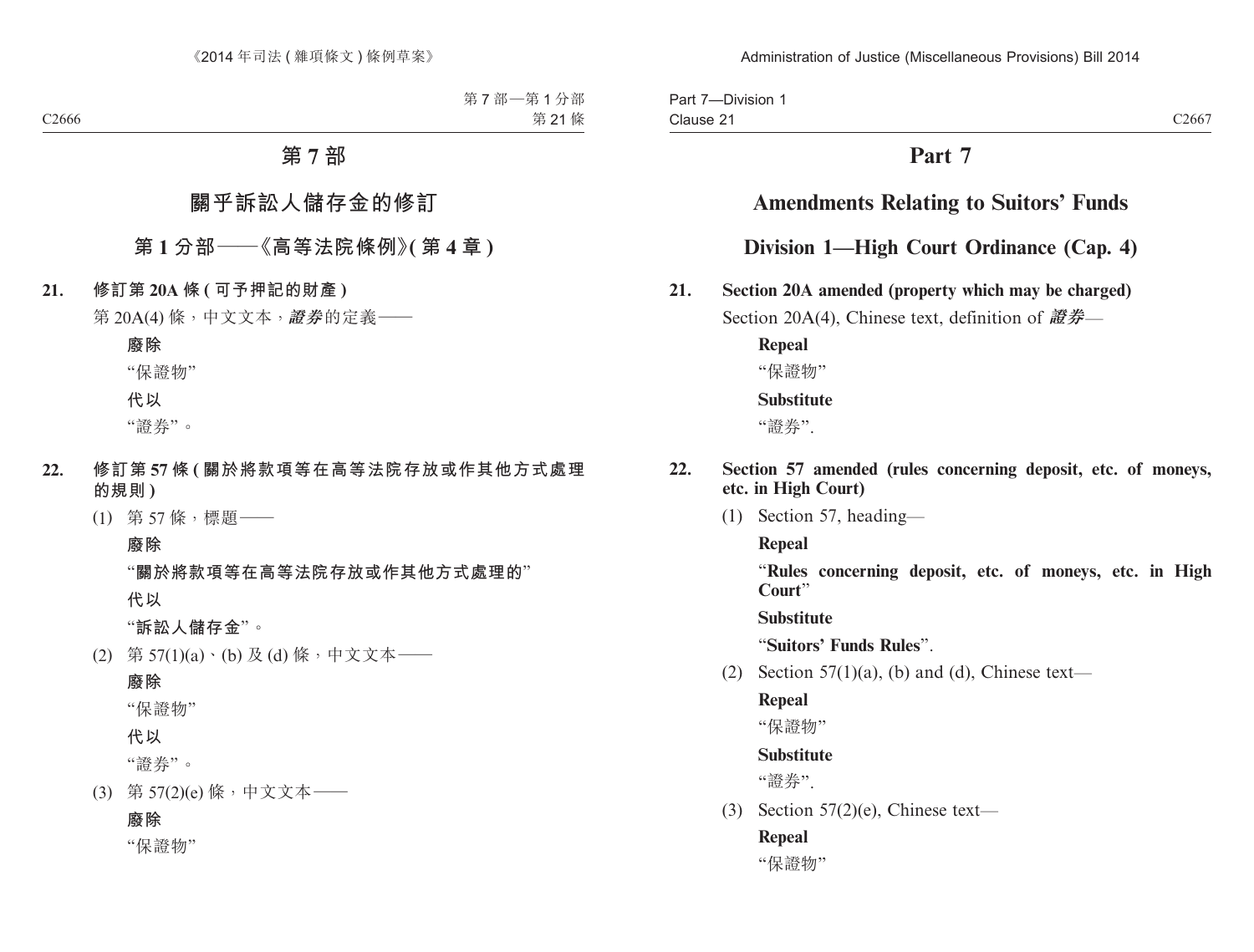Part 7—Division 2 Clause 23 C<sub>2669</sub>

#### **Substitute**

"證券".

(4) Section 57(2)(f)—

#### **Repeal**

everything after "disposing of money"

#### **Substitute**

"remaining unclaimed in court.".

(5) Section 57—

# **Repeal subsection (3)**

#### **Substitute**

"(3) In this section—

*securities* (證券) includes shares;

*suitors* (訴訟人) includes any party to arbitral proceedings who makes payment of money into the Court of First Instance in accordance with rules of court."

# **Division 2—Lands Tribunal Ordinance (Cap. 17)**

#### **23. Section 10AA added**

After section 10—

**Add**

#### "**10AA. Suitors' Funds Rules**

- (1) The Chief Justice may, after consulting the President, make rules for regulating the following matters—
	- (a) the deposit, payment, delivery, and transfer in, into, and out of the Tribunal of money, securities and movable property of suitors;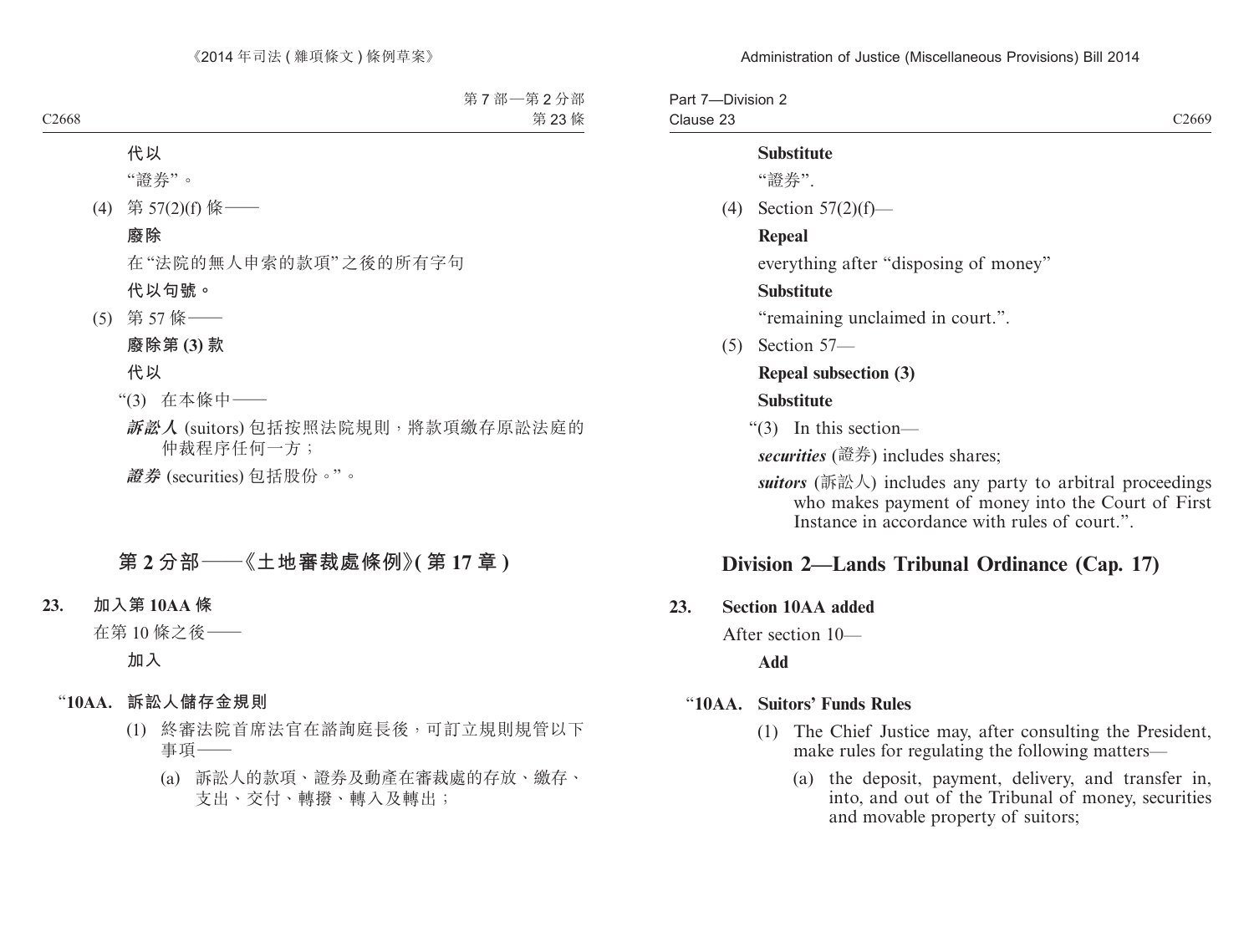| Part 7-Division 2 |          |
|-------------------|----------|
| Clause 23         | $C267_1$ |

|     |     | (b) the evidence of such deposit, payment, delivery,<br>or transfer, and the investment of and other<br>dealings with money, securities and movable<br>property in the Tribunal; |
|-----|-----|----------------------------------------------------------------------------------------------------------------------------------------------------------------------------------|
|     |     | (c) the execution of the orders of the Tribunal; and                                                                                                                             |
|     |     | (d) the powers and duties of the registrar with<br>reference to such money, securities and movable<br>property.                                                                  |
| (2) |     | Without limiting subsection (1), rules made under that<br>subsection may provide for-                                                                                            |
|     | (a) | regulating the placing on and withdrawal from<br>deposit of money in the Tribunal, and the<br>payment or crediting of interest on money placed<br>on deposit;                    |
|     | (b) | determining the smallest amount of money on<br>deposit on which interest is to be credited to an<br>account to which money placed on deposit<br>belongs;                         |
|     | (c) | determining the time at which money placed on<br>deposit is to begin and to cease to bear interest<br>and the mode of computing such interest;                                   |
|     | (d) | determining the cases in which money placed on<br>deposit is to begin and to cease to bear interest<br>and the mode of computing such interest;                                  |
|     |     | $(e)$ determining the cases in which interest on money                                                                                                                           |

- (e) determining the cases in which interest on money placed on deposit is, and the dividends on any securities standing in the name of the registrar are, to be placed on deposit; and
- (f) disposing of money remaining unclaimed in the Tribunal.
- (3) In this section—

*securities* (證券) includes shares.".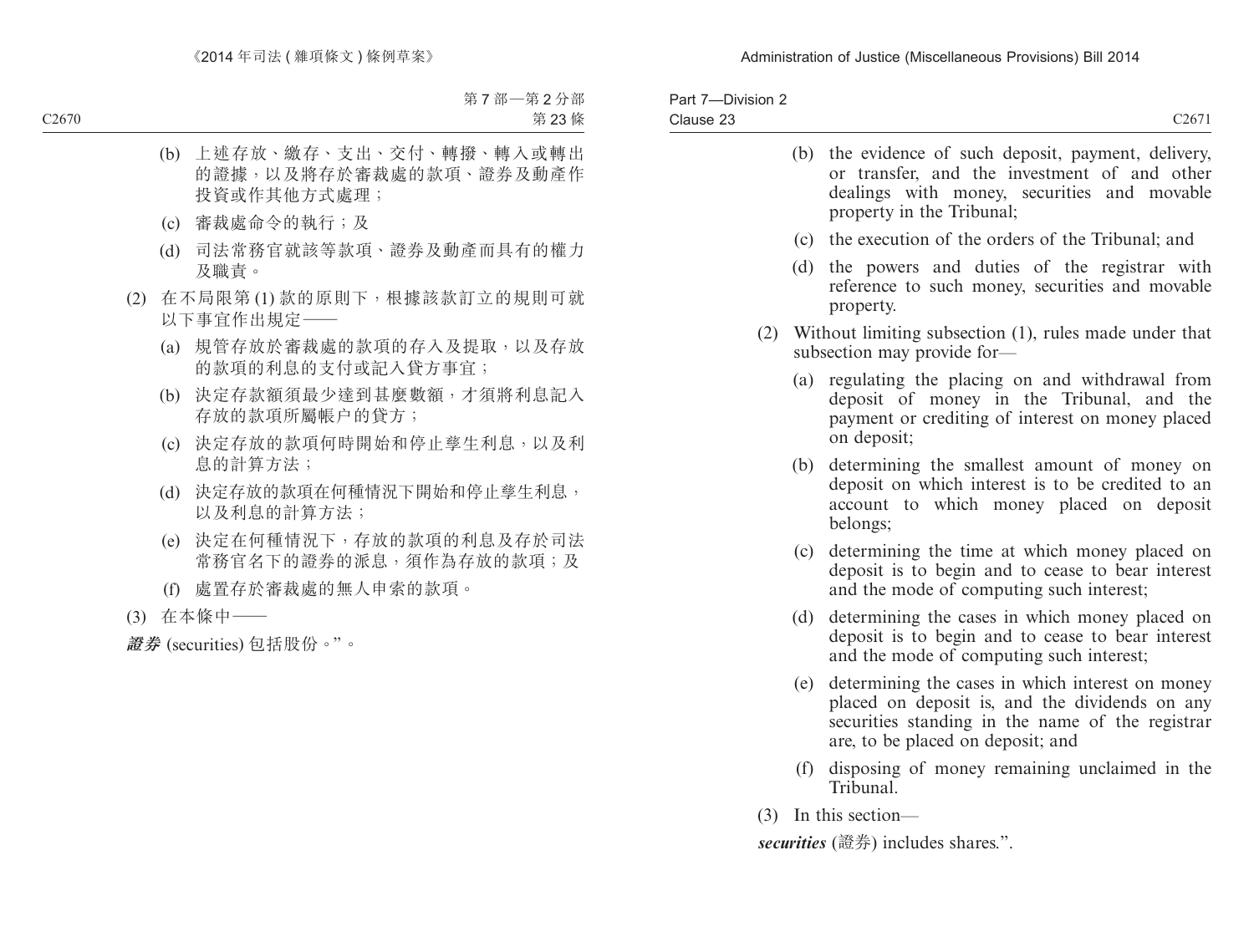| Part 7-Division 3 |                   |
|-------------------|-------------------|
| Clause 24         | C <sub>2673</sub> |

# **Division 3—Labour Tribunal Ordinance (Cap. 25)**

#### **24. Section 45 amended (Chief Justice may make rules)**

(1) Section 45—

### **Renumber the section as section 45(1).**

(2) After section  $45(1)$ —

### **Add**

- "(2) Without limiting subsection (1), the Chief Justice may make rules for regulating the following matters—
	- (a) the deposit, payment, delivery, and transfer in, into, and out of the tribunal of money and movable property of suitors;
	- (b) the evidence of such deposit, payment, delivery, or transfer, and the investment of and other dealings with money and movable property in the tribunal; and
	- (c) the powers and duties of the registrar with reference to such money and movable property.
	- (3) Without limiting subsection (2), rules made under that subsection may provide for—
		- (a) regulating the placing on and withdrawal from deposit of money in the tribunal, and the payment or crediting of interest on money placed on deposit;
		- (b) determining the smallest amount of money on deposit on which interest is to be credited to an account to which money placed on deposit belongs;
		- (c) determining the time at which money placed on deposit is to begin and to cease to bear interest and the mode of computing such interest;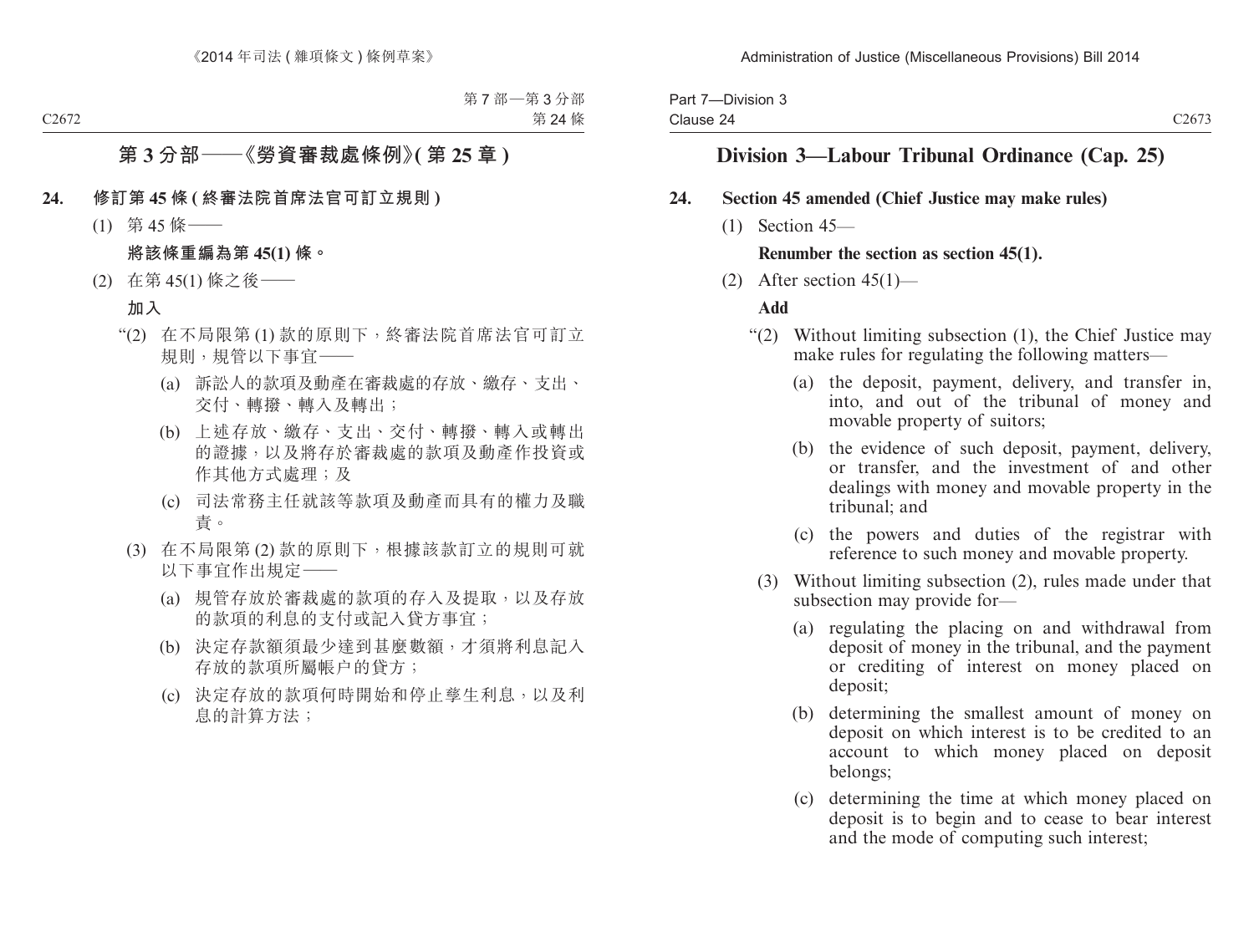| Part 7-Division 4 |                                                                                                                                                     |
|-------------------|-----------------------------------------------------------------------------------------------------------------------------------------------------|
| Clause 25         | C <sub>2675</sub>                                                                                                                                   |
|                   | (d) determining the cases in which money placed on<br>deposit is to begin and to cease to bear interest<br>and the mode of computing such interest; |

- (e) determining the cases in which interest on money placed on deposit is to be placed on deposit; and
- (f) disposing of money remaining unclaimed in the  $\text{tri}\widehat{\text{h}}$ unal $\overline{v}$ .

# **Division 4—District Court Ordinance (Cap. 336)**

# **25. Section 52AA amended (property which may be charged)**

Section 52AA(4), Chinese text, definition of **證券**—

**Repeal**

"保證物" (wherever appearing)

#### **Substitute**

"證券".

### **26. Section 73 amended (Suitors' Funds Rules)**

(1) Section  $73(1)(a)$ , (b) and (d), Chinese text—

#### **Repeal**

"保證物"

# **Substitute**

"證券".

(2) Section  $73(2)(e)$ , Chinese text—

# **Repeal**

"保證物"

# **Substitute**

"證券".

(3) Section 73(2)(f)—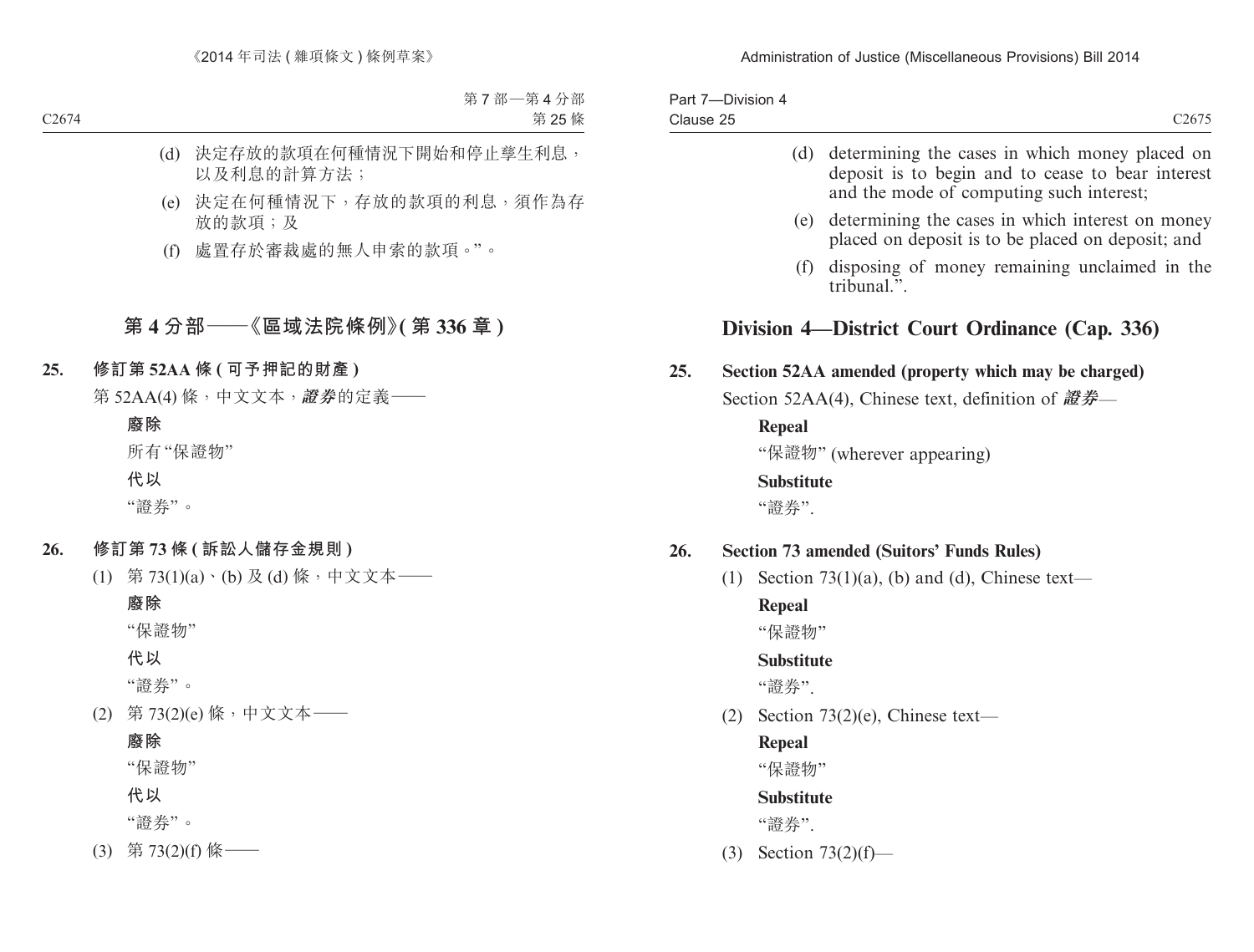Part 7—Division 5 Clause 27 C2677

#### **Repeal**

everything after "disposing of money"

#### **Substitute**

"remaining unclaimed in court.".

(4) After section 73(2)—

**Add**

"(3) In this section—

*securities* (證券) includes shares.".

# **Division 5—Small Claims Tribunal Ordinance (Cap. 338)**

# **27. Section 36 amended (Chief Justice may make rules)**

(1) Section 36—

#### **Renumber the section as section 36(1).**

(2) After section  $36(1)$ —

#### **Add**

- "(2) Without limiting subsection (1), the Chief Justice may make rules for regulating the following matters—
	- (a) the deposit, payment, delivery, and transfer in, into, and out of the tribunal of money of suitors;
	- (b) the evidence of such deposit, payment, delivery, or transfer, and the investment of and other dealings with money in the tribunal; and
	- (c) the powers and duties of the registrar with reference to such money.
	- (3) Without limiting subsection (2), rules made under that subsection may provide for—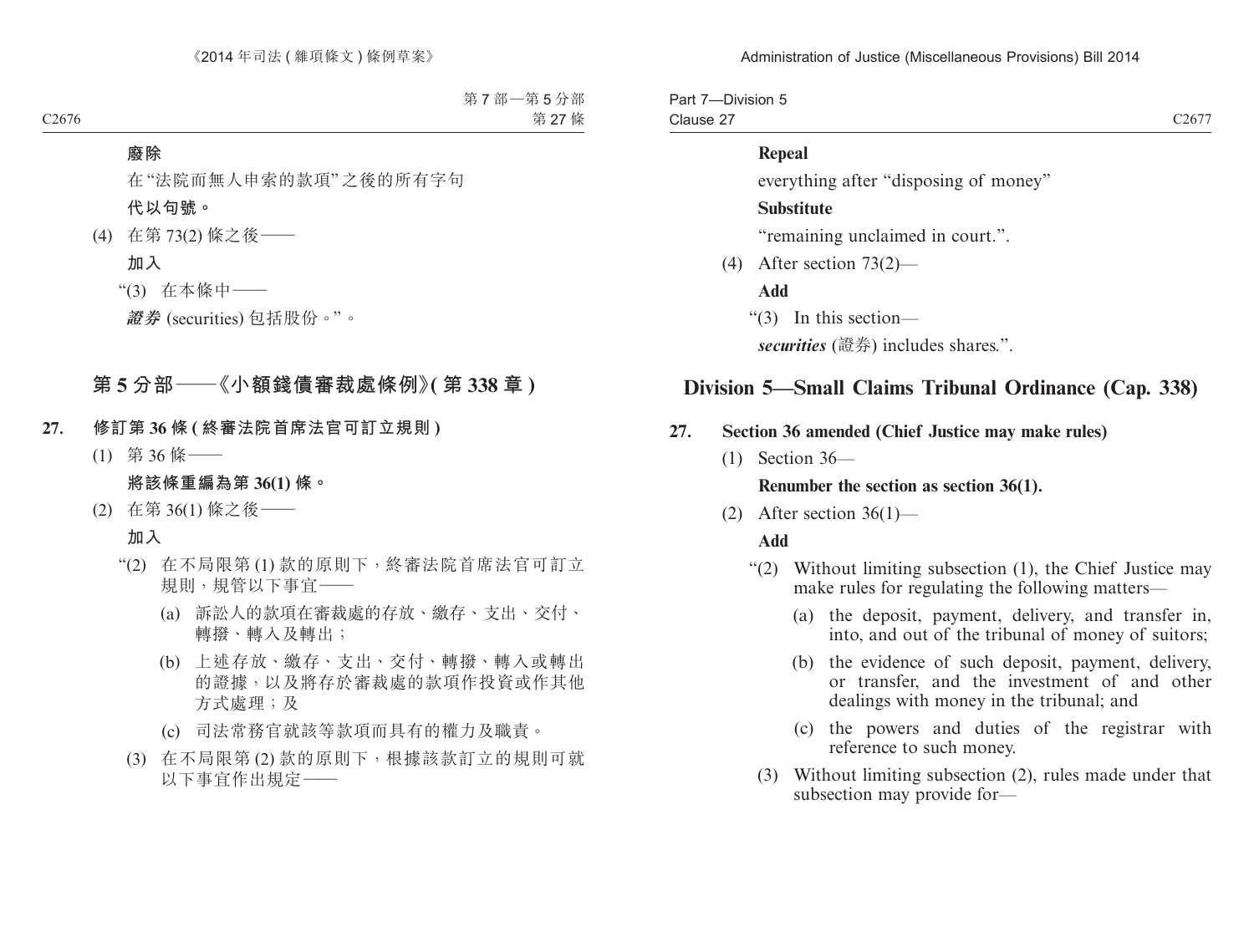| Part 7-Division 6<br>Clause 28                                     | C <sub>2679</sub>                                                                                                                                             |  |
|--------------------------------------------------------------------|---------------------------------------------------------------------------------------------------------------------------------------------------------------|--|
| (a)                                                                | regulating the placing on and withdrawal from<br>deposit of money in the tribunal, and the payment<br>or crediting of interest on money placed on<br>deposit; |  |
| (b)                                                                | determining the smallest amount of money on<br>deposit on which interest is to be credited to an<br>account to which money placed on deposit<br>belongs;      |  |
| (c)                                                                | determining the time at which money placed on<br>deposit is to begin and to cease to bear interest<br>and the mode of computing such interest;                |  |
| (d)                                                                | determining the cases in which money placed on<br>deposit is to begin and to cease to bear interest<br>and the mode of computing such interest;               |  |
| (e)                                                                | determining the cases in which interest on money<br>placed on deposit is to be placed on deposit; and                                                         |  |
| (f)                                                                | disposing of money remaining unclaimed in the<br>tribunal.".                                                                                                  |  |
| Division 6—Hong Kong Court of Final Appeal Ordinance<br>(Cap. 484) |                                                                                                                                                               |  |

### **28. Section 40A added**

After section 40—

**Add**

# "**40A. Suitors' Funds Rules**

- (1) The Chief Justice may make rules for regulating the following matters—
	- (a) the deposit, payment, delivery, and transfer in, into, and out of the Court of money of suitors;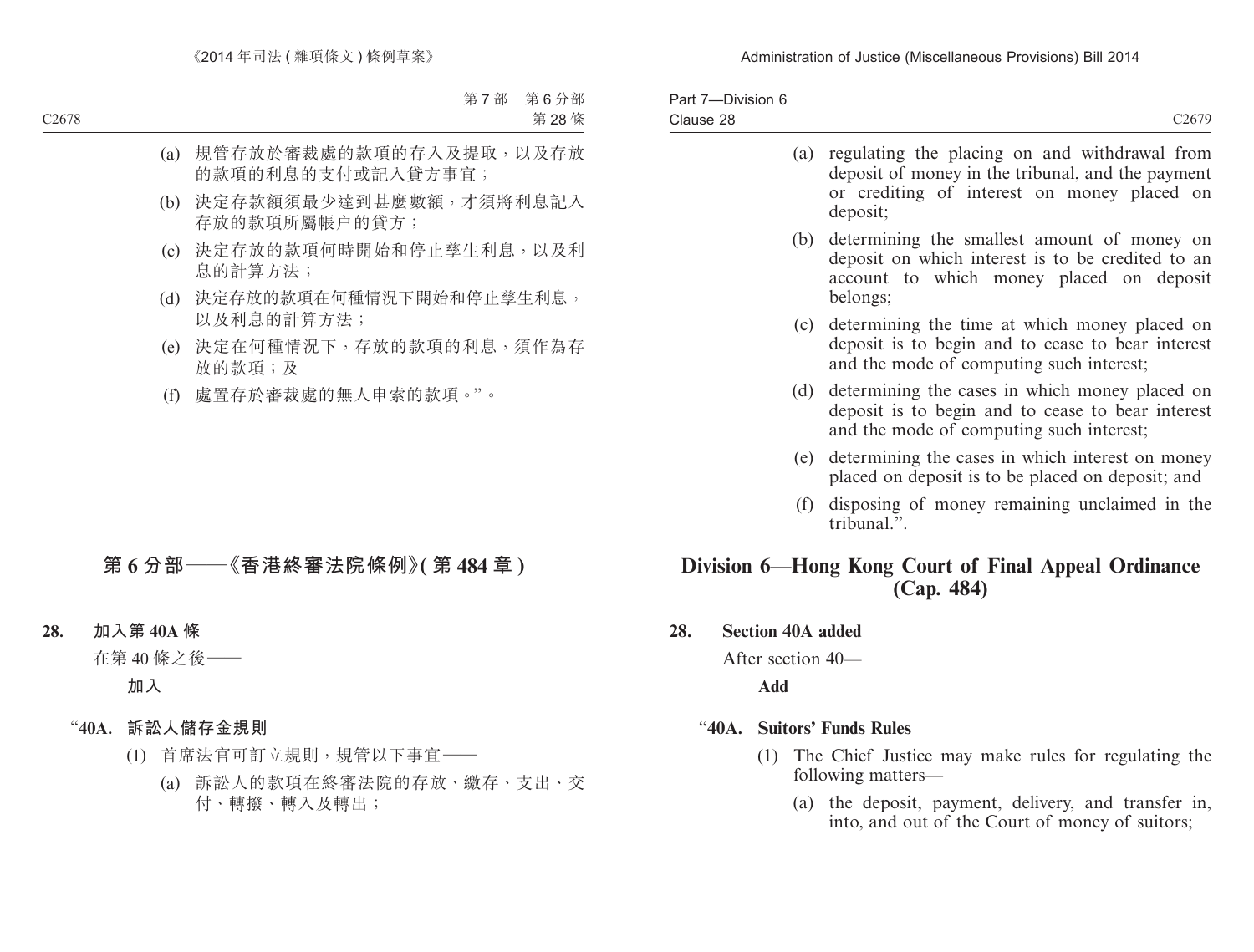| Part 7-Division 6<br>Clause 28 |     | C2681                                                                                                                                                      |
|--------------------------------|-----|------------------------------------------------------------------------------------------------------------------------------------------------------------|
|                                |     | (b) the evidence of such deposit, payment, delivery,<br>or transfer, and the investment of and other<br>dealings with money in the Court;                  |
|                                | (c) | the execution of the orders of the Court; and                                                                                                              |
|                                | (d) | the powers and duties of the Registrar with<br>reference to such money.                                                                                    |
| (2)                            |     | Without limiting subsection (1), rules made under that<br>subsection may provide for-                                                                      |
|                                | (a) | regulating the placing on and withdrawal from<br>deposit of money in the Court, and the payment<br>or crediting of interest on money placed on<br>deposit; |
|                                | (b) | determining the smallest amount of money on<br>deposit on which interest is to be credited to an<br>account to which money placed on deposit<br>belongs;   |
|                                | (c) | determining the time at which money placed on<br>deposit is to begin and to cease to bear interest<br>and the mode of computing such interest;             |
|                                | (d) | determining the cases in which money placed on<br>deposit is to begin and to cease to bear interest<br>and the mode of computing such interest;            |
|                                | (e) | determining the cases in which interest on money<br>placed on deposit is to be placed on deposit; and                                                      |
|                                | (f) | disposing of money remaining unclaimed in the<br>Court.".                                                                                                  |
|                                |     |                                                                                                                                                            |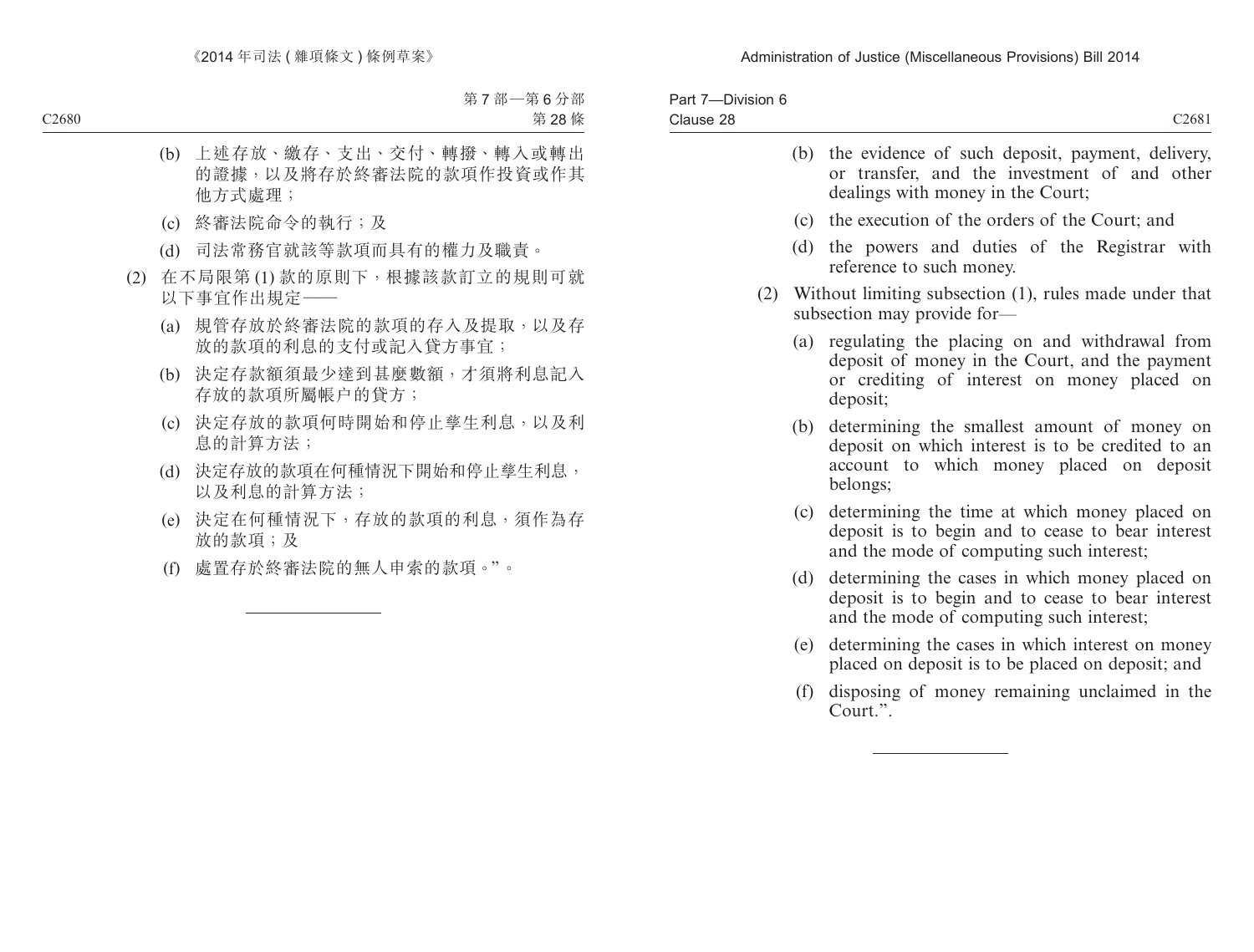Explanatory Memorandum Paragraph 1

### **Explanatory Memorandum**

The object of this Bill is to make miscellaneous amendments to various pieces of legislation relating to the administration of justice.

2. The Bill is divided into 7 Parts.

### **Part 1**

3. Clause 1 sets out the short title and provides for commencement.

### **Part 2**

4. Part 2 (clause 3) amends the definition of *live television link* in section 79A of the Criminal Procedure Ordinance (Cap. 221) to allow for the modernization of equipment in the special procedures for vulnerable witnesses from closed circuit television systems to audio-visual facilities.

# **Part 3**

5. Part 3 (clause 4) amends section 5AA of the Magistrates Ordinance (Cap. 227) so that a person's appointment as a special magistrate may be combined with any other specified legal practice or service in calculating the 5 years' required experience for being eligible to be appointed as a permanent magistrate.

# **Part 4**

6. Part 4 (clause 5) amends section 80 of the District Court Ordinance (Cap. 336) to provide for the delivery of reasons for verdicts and sentences of criminal cases in the District Court.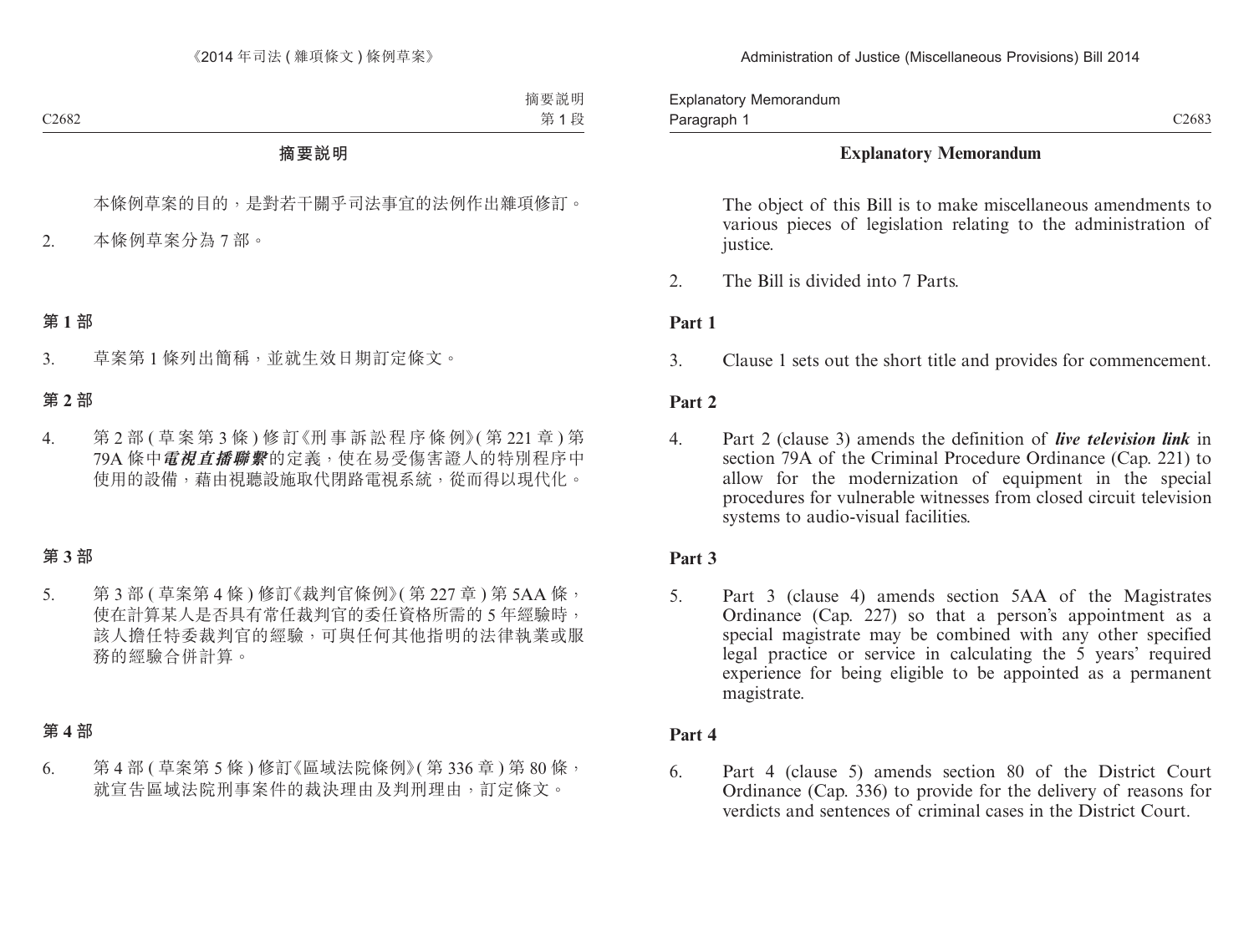Explanatory Memorandum Paragraph 7

C<sub>2685</sub>

### **Part 5**

7. Part 5 (clauses 6 to 9) repeals section 22(1)(a) of the Hong Kong Court of Final Appeal Ordinance (Cap. 484) to abolish civil appeals to the Hong Kong Court of Final Appeal as of right, makes certain consequential amendments to that Ordinance and provides for the application of the amendments.

#### **Part 6**

- 8. Part 6 (clauses 10 to 20) contains amendments relating to the jurisdiction and powers of the Labour Tribunal.
- 9. Clauses 10 to 16 provide for amendments to the Labour Tribunal Ordinance (Cap. 25).
- 10. Clause 12 amends section 30 of the Labour Tribunal Ordinance so that the power of the Labour Tribunal to require security for payment of an award or order is no longer confined to the occasion of adjournment and new grounds for requiring security are added (including the defendant removing assets from Hong Kong, a party abusing the process or failing, without reasonable excuse, to comply with an award, order or direction). A party's failure to give security as ordered may result in the party's claim being dismissed, the proceedings being stayed or judgment being entered against the party. Since the power to require security is no longer confined to the occasion of adjournment, the reference to section 30 in section 15 of that Ordinance is deleted (clause 11).
- 11. Clause 13 replaces section 31(4) of the Labour Tribunal Ordinance by section 31(4) to (4E) to provide for a general power of a presiding officer, in hearing an application for a review of an award or order, to require security for the payment of an award or order. The power may be exercised, for example, if the application for review is devoid of merit or is made to delay the process. A party's failure to give security as ordered may result in the application for review being dismissed.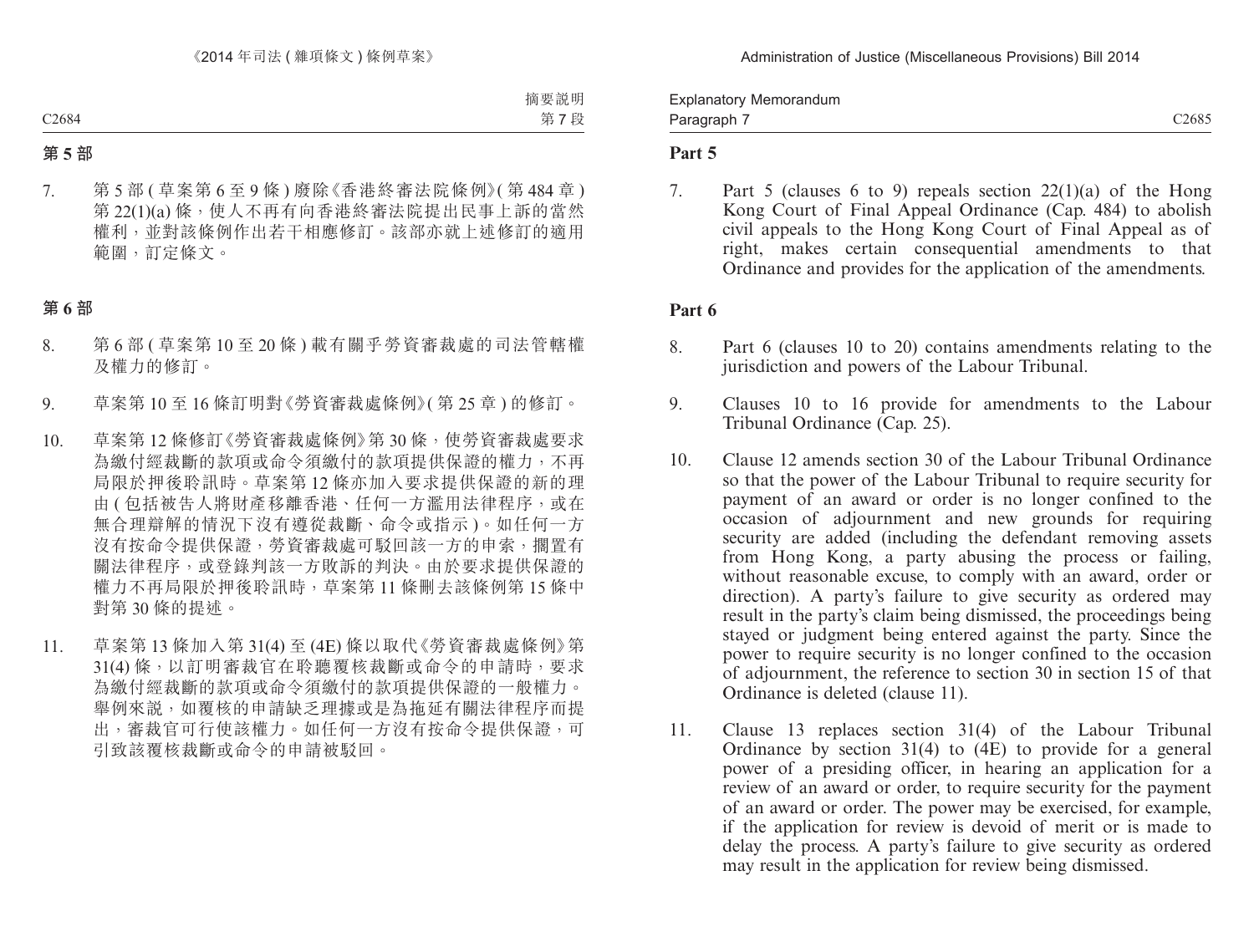Explanatory Memorandum Paragraph 12

C2687

- 12. Clause 14 substitutes a new section 38 of the Labour Tribunal Ordinance to make it clear that a final award or order on registration in the District Court becomes a judgment of that court made on the same date as the date on which the final award or order was made by the Labour Tribunal.
- 13. Clause 15 adds a new section 48 to the Labour Tribunal Ordinance so that the amendments apply to proceedings in the Labour Tribunal, irrespective of when the proceedings were commenced.
- 14. Clause 16 amends the Schedule to the Labour Tribunal Ordinance to make it clear that jurisdiction of the Labour Tribunal covers a claim for a sum of money arising in specified circumstances whether the sum is liquidated or unliquidated. Section 12 of that Ordinance is consequentially amended (clause 10).
- 15. Rule 12(2) of the Labour Tribunal (General) Rules (Cap. 25 sub. leg. A) is amended to remove the 12-month limitation on registration of award or order in the District Court (clause 17). The relevant note in Form 17 in the Schedule to the Labour Tribunal (Forms) Rules (Cap. 25 sub. leg. C) is deleted consequentially (clause 18(8)).
- 16. Other provisions of clauses 18, 19 and 20 contain other minor amendments.

### **Part 7**

- 17. Part 7 (clauses 21 to 28) contains amendments relating to suitors' funds.
- 18. Clauses 21 and 22 make certain technical amendments to sections 20A and 57 of the High Court Ordinance (Cap. 4) respectively.